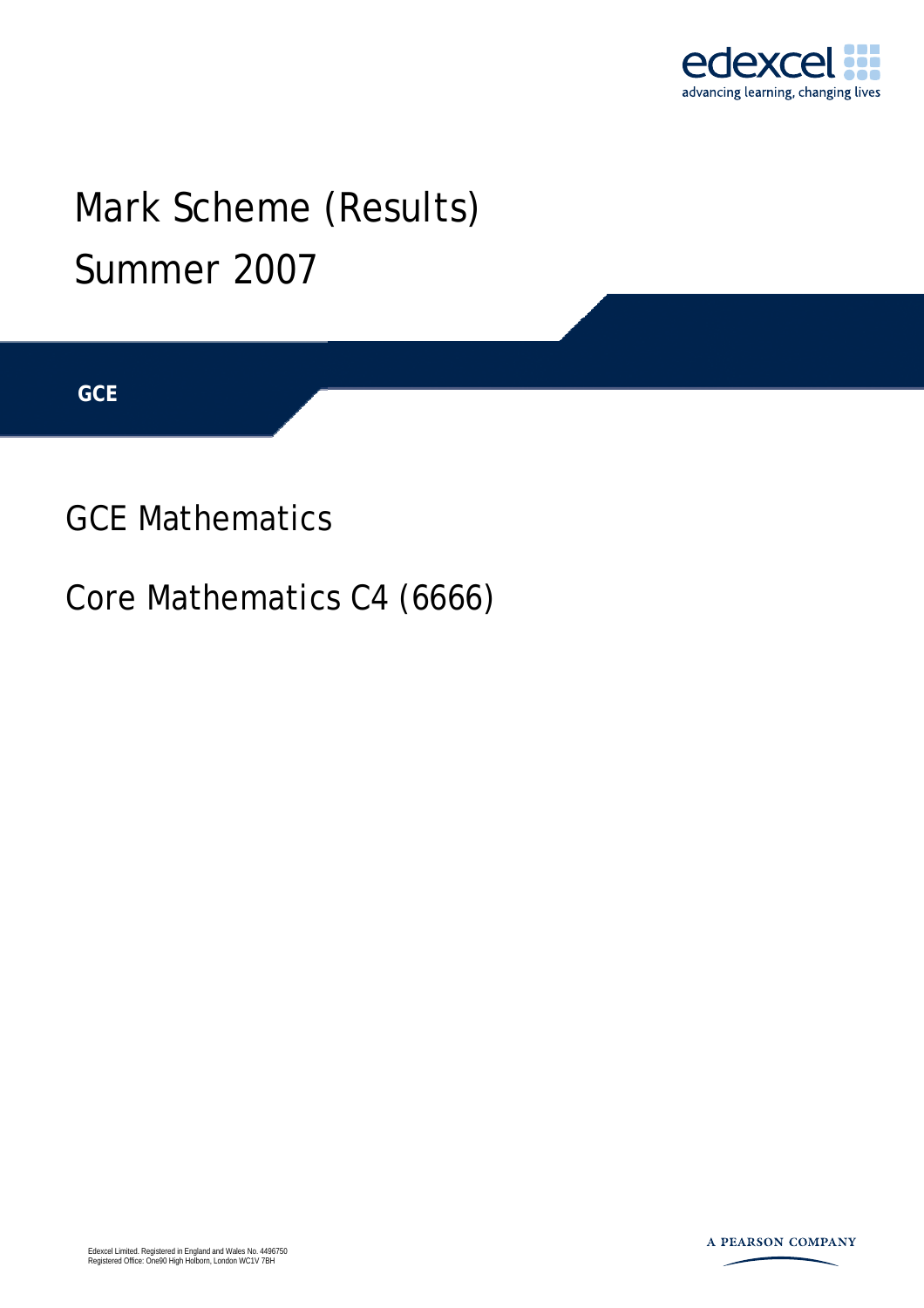edexcel :::

#### **June 2007 6666 Core Mathematics C4 Mark Scheme**

| Question<br>Number | Scheme                                                                                                                                                       |                                                                                                                             | Marks            |
|--------------------|--------------------------------------------------------------------------------------------------------------------------------------------------------------|-----------------------------------------------------------------------------------------------------------------------------|------------------|
| 1. (a)             | ** represents a constant<br>$f(x) = (3 + 2x)^{-3} = \frac{(3)^{-3}}{3} \left(1 + \frac{2x}{3}\right)^{-3} = \frac{1}{27} \left(1 + \frac{2x}{3}\right)^{-3}$ | Takes 3 outside the bracket<br>to give any of $(3)^{-3}$ or $\frac{1}{27}$ .<br>See note below.                             | B1               |
|                    | $=\frac{1}{27}\left\{1+(-3)(^{*} \times x);+\frac{(-3)(-4)}{2!}(^{*} \times x)^{2}+\frac{(-3)(-4)(-5)}{3!}(^{*} \times x)^{3}+\right\}$                      | Expands $(1 + * * x)^{-3}$ to<br>give a simplified or an un-<br>simplified<br>$1+(-3)(**x)$ ;                               | M1;              |
|                    | with ** $\neq$ 1                                                                                                                                             | A correct simplified or an<br>un-simplified<br>$\{\dots \dots \}$ expansion with<br>candidate's followed thro'<br>$(* * x)$ | Al $\sqrt{ }$    |
|                    | $=\frac{1}{27}\left\{1+(-3)(\frac{2x}{3})+\frac{(-3)(-4)}{2!}(\frac{2x}{3})^2+\frac{(-3)(-4)(-5)}{3!}(\frac{2x}{3})^3+\dots\right\}$                         |                                                                                                                             |                  |
|                    | $=\frac{1}{27}\left\{1-2x+\frac{8x^2}{3}-\frac{80}{27}x^3+\right\}$                                                                                          |                                                                                                                             |                  |
|                    | $=\frac{1}{27}-\frac{2x}{27}$ ; $+\frac{8x^2}{81}-\frac{80x^3}{729}+$                                                                                        | Anything that<br>cancels to $\frac{1}{27} - \frac{2x}{27}$ ;<br>Simplified $\frac{8x^2}{81} - \frac{80x^3}{729}$            | A1;<br>A1        |
|                    |                                                                                                                                                              |                                                                                                                             | $[5]$<br>5 marks |
|                    | Note: You would award: B1M1A0 for                                                                                                                            | Special Case: If you see the                                                                                                |                  |
|                    | $(-3)(-4)$ $(-3)(-4)(-5)$                                                                                                                                    | constant $\frac{1}{27}$ in a candidate's final                                                                              |                  |

 $=\frac{1}{27}\left\{1+(-3)(\frac{2x}{3})+\frac{(-3)(-4)}{2!}(2x)^2+\frac{(-3)(-4)(-5)}{3!}(2x)^3+...\right\}$ because \* \* is not consistent.

award B1 binomial expression, then you can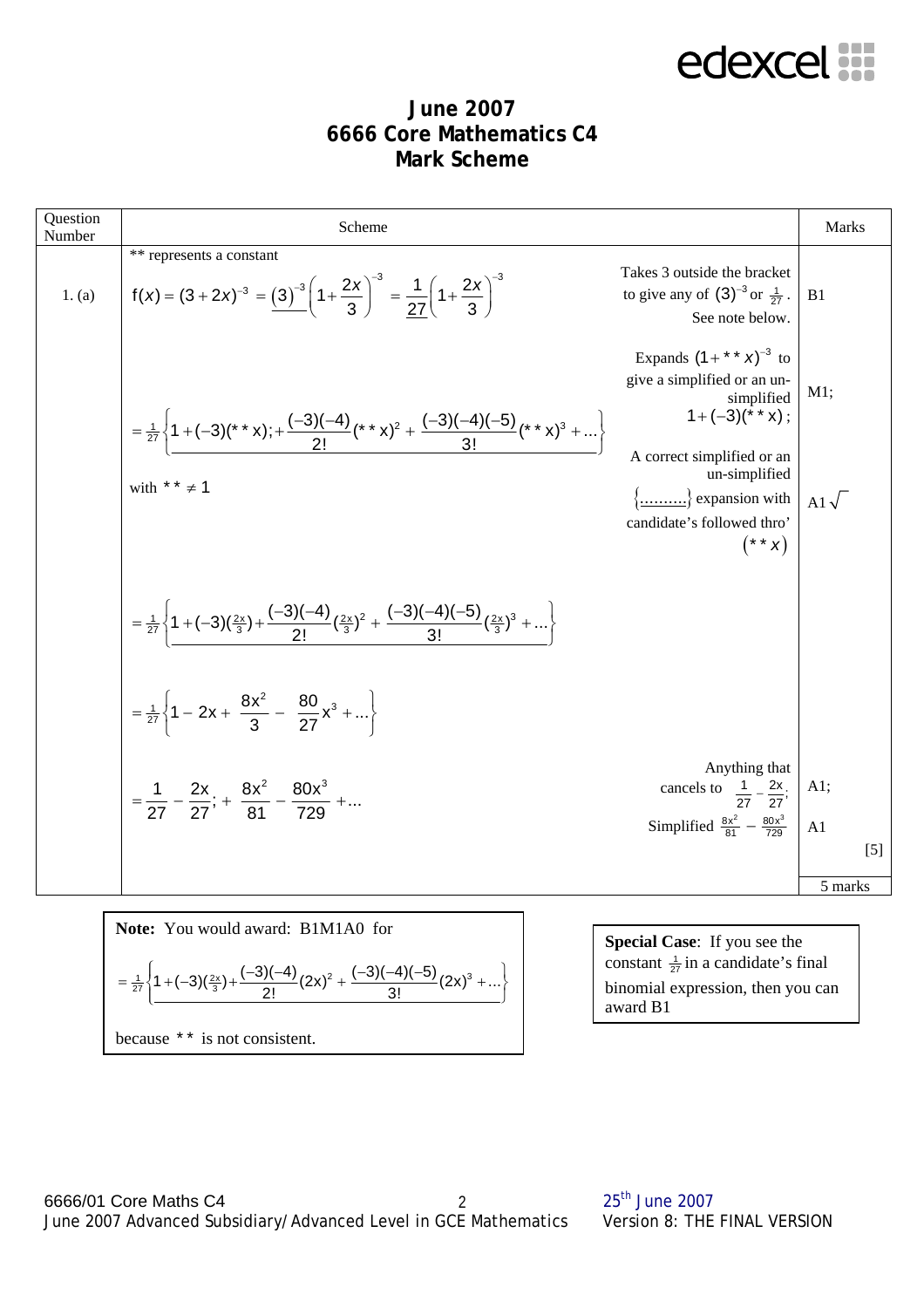| Question<br>Number    | Scheme                                                                                                                                                                                                                                                                                          | Marks          |
|-----------------------|-------------------------------------------------------------------------------------------------------------------------------------------------------------------------------------------------------------------------------------------------------------------------------------------------|----------------|
| Aliter<br>1.<br>Way 2 | $f(x) = (3 + 2x)^{-3}$                                                                                                                                                                                                                                                                          |                |
|                       | $\frac{1}{27}$ or (3) <sup>-3</sup> (See note $\downarrow$ )                                                                                                                                                                                                                                    | B <sub>1</sub> |
|                       | Expands $(3 + 2x)^{-3}$ to give                                                                                                                                                                                                                                                                 |                |
|                       | an un-simplified or<br>$=\left\{\n\begin{pmatrix}\n(3)^{-3} + (-3)(3)^{-4}({}^{*} \cdot {}^{*} \cdot x); + \frac{(-3)(-4)}{2!} (3)^{-5}({}^{*} \cdot {}^{*} \cdot x)^{2} \\ + \frac{(-3)(-4)(-5)}{3!} (3)^{-6}({}^{*} \cdot {}^{*} \cdot x)^{3} + \dots\n\end{pmatrix}\n\right\}$<br>simplified | M1             |
|                       | $(3)^{-3} + (-3)(3)^{-4}$ (* * x);                                                                                                                                                                                                                                                              |                |
|                       | A correct un-simplified or<br>simplified                                                                                                                                                                                                                                                        |                |
|                       | with ** $\neq$ 1<br>$\{\dots \dots \}$ expansion with                                                                                                                                                                                                                                           | Al $\sqrt{ }$  |
|                       | candidate's followed<br>thro' $(* * x)$                                                                                                                                                                                                                                                         |                |
|                       |                                                                                                                                                                                                                                                                                                 |                |
|                       | $=\left\{\n\begin{pmatrix}\n(3)^{-3} + (-3)(3)^{-4}(2x) + \frac{(-3)(-4)}{2!}(3)^{-5}(2x)^{2} \\ + \frac{(-3)(-4)(-5)}{3!}(3)^{-6}(2x)^{3} + \dots\n\end{pmatrix}\n\right\}$                                                                                                                    |                |
|                       | $=\begin{cases} \frac{1}{27} + (-3)(\frac{1}{81})(2x) + (6)(\frac{1}{243})(4x^2) \\ + (-10)(\frac{1}{720})(8x^3) +  \end{cases}$                                                                                                                                                                |                |
|                       | Anything that                                                                                                                                                                                                                                                                                   |                |
|                       | cancels to $\frac{1}{27} - \frac{2x}{27}$ ;<br>$=\frac{1}{27}-\frac{2x}{27}$ ; $+\frac{8x^2}{81}-\frac{80x^3}{720}+$                                                                                                                                                                            | A1;            |
|                       | Simplified $\frac{8x^2}{81} - \frac{80x^3}{729}$                                                                                                                                                                                                                                                | A1             |
|                       |                                                                                                                                                                                                                                                                                                 | $[5]$          |
|                       |                                                                                                                                                                                                                                                                                                 | 5 marks        |

Attempts using Maclaurin expansions need to be escalated up to your team leader.

If you feel the mark scheme does not apply fairly to a candidate please escalate the response up to your team leader.

**Special Case**: If you see the constant  $\frac{1}{27}$ in a candidate's final binomial expression, then you can award B1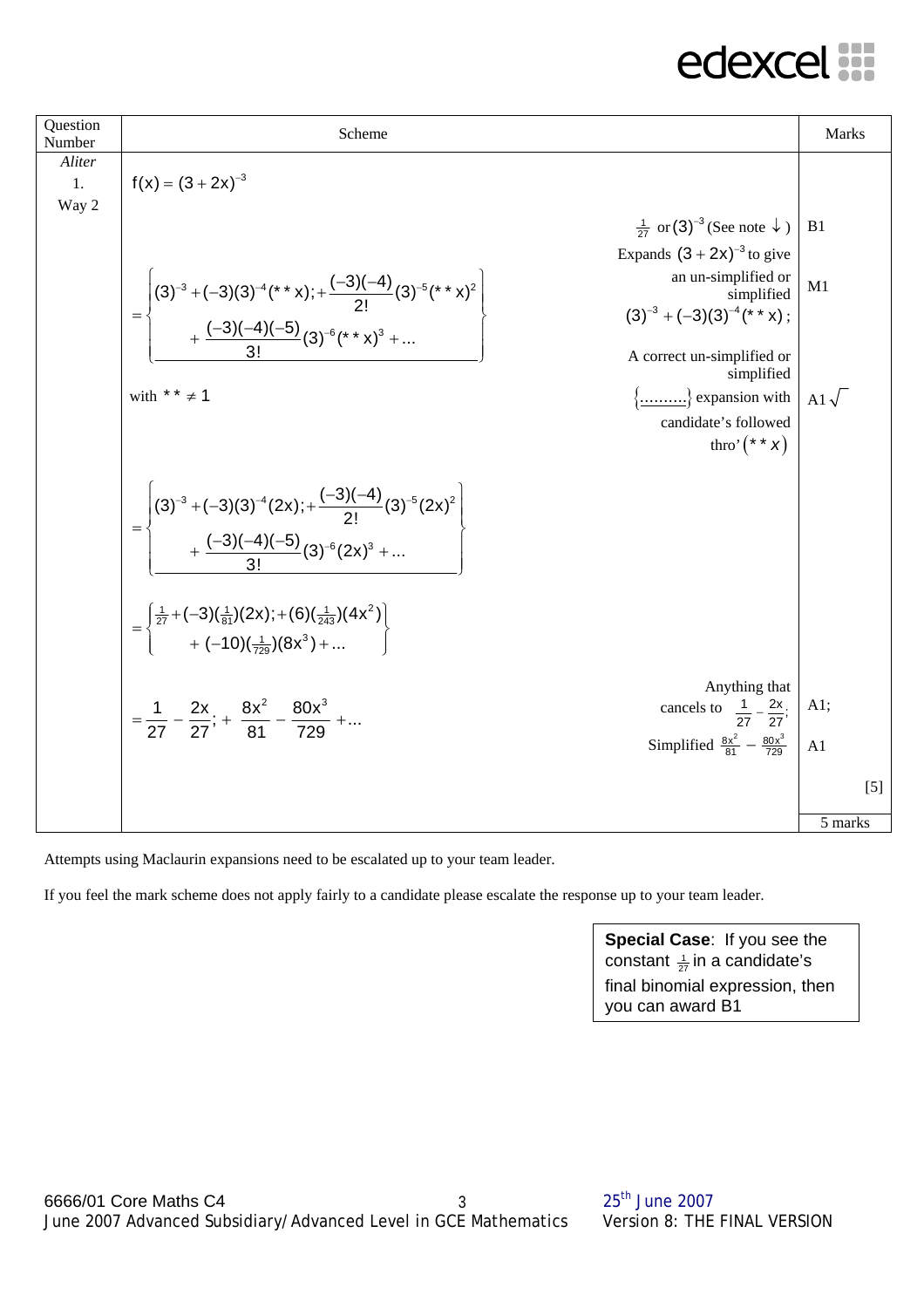#### edexcel **...**

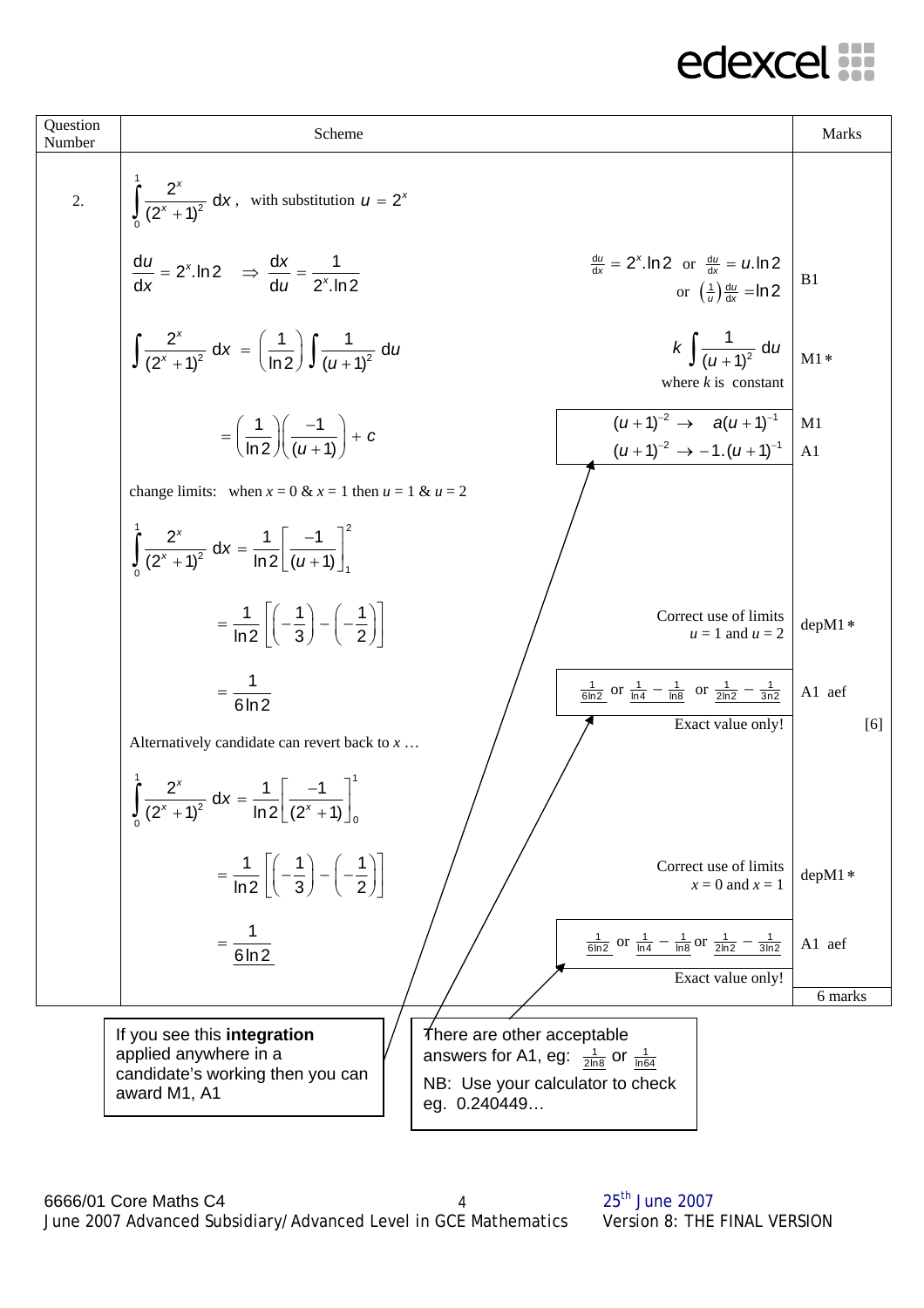| Question<br>Number | Scheme                                                                                                                                                              | <b>Marks</b>    |       |
|--------------------|---------------------------------------------------------------------------------------------------------------------------------------------------------------------|-----------------|-------|
| 3. (a)             | $\begin{cases}\n u = x & \Rightarrow & \frac{du}{dx} = 1 \\  \frac{dv}{dx} = \cos 2x & v = \frac{1}{2} \sin 2x\n\end{cases}$                                        |                 |       |
|                    | (see note below)                                                                                                                                                    |                 |       |
|                    | Use of 'integration by parts'<br>Int = $\int x \cos 2x \, dx = \frac{1}{2} x \sin 2x - \int \frac{1}{2} \sin 2x \cdot 1 \, dx$<br>formula in the correct direction. | M1              |       |
|                    | Correct expression.                                                                                                                                                 | A1              |       |
|                    | $\sin 2x \rightarrow -\frac{1}{2}\cos 2x$                                                                                                                           |                 |       |
|                    | $=\frac{1}{2}x\sin 2x - \frac{1}{2}(-\frac{1}{2}\cos 2x) + c$<br>or $\sin kx \rightarrow -\frac{1}{k}\cos kx$                                                       | dM1             |       |
|                    | with $k \neq 1$ , $k > 0$                                                                                                                                           |                 |       |
|                    | $=\frac{1}{2}x\sin 2x + \frac{1}{4}\cos 2x + c$<br>Correct expression with $+c$                                                                                     | A <sub>1</sub>  |       |
|                    |                                                                                                                                                                     |                 | $[4]$ |
|                    | Substitutes correctly                                                                                                                                               |                 |       |
| (b)                | $\int x \cos^2 x dx = \int x \left( \frac{\cos 2x + 1}{2} \right) dx$<br>for $cos^2 x$ in the<br>given integral                                                     | M1              |       |
|                    |                                                                                                                                                                     |                 |       |
|                    | $=\frac{1}{2}\int x \cos 2x \, dx + \frac{1}{2}\int x \, dx$                                                                                                        |                 |       |
|                    |                                                                                                                                                                     |                 |       |
|                    | $\frac{1}{2}$ (their answer to (a));<br>$=\frac{1}{2}\left(\frac{1}{2}x\sin 2x+\frac{1}{4}\cos 2x\right);+\frac{1}{2}\int xdx$                                      | A1; $\sqrt{\ }$ |       |
|                    | or underlined expression                                                                                                                                            |                 |       |
|                    | $=\frac{1}{4}x\sin 2x + \frac{1}{8}\cos 2x + \frac{1}{4}x^2$ (+c)<br>Completely correct expression<br>with/without $+c$                                             | A1              |       |
|                    |                                                                                                                                                                     |                 | $[3]$ |
|                    |                                                                                                                                                                     | 7 marks         |       |

Notes:

| (b) | Int = $\int x \cos 2x dx = \frac{1}{2} x \sin 2x \pm \frac{1}{2} \sin 2x \cdot 1 dx$                                         | This is acceptable for M1         | - M1 |
|-----|------------------------------------------------------------------------------------------------------------------------------|-----------------------------------|------|
|     |                                                                                                                              |                                   |      |
|     | $\begin{cases} u = x & \Rightarrow \frac{du}{dx} = 1 \\ \frac{dv}{dx} = \cos 2x \Rightarrow v = \lambda \sin 2x \end{cases}$ |                                   |      |
|     | Int = $\int x \cos 2x \, dx = \lambda x \sin 2x \pm \int \lambda \sin 2x \cdot 1 \, dx$                                      | This is also<br>acceptable for M1 | M1   |

 $6666/01$  Core Maths C4  $5$  25<sup>th</sup> June 2007 June 2007 Advanced Subsidiary/Advanced Level in GCE Mathematics Version 8: THE FINAL VERSION 5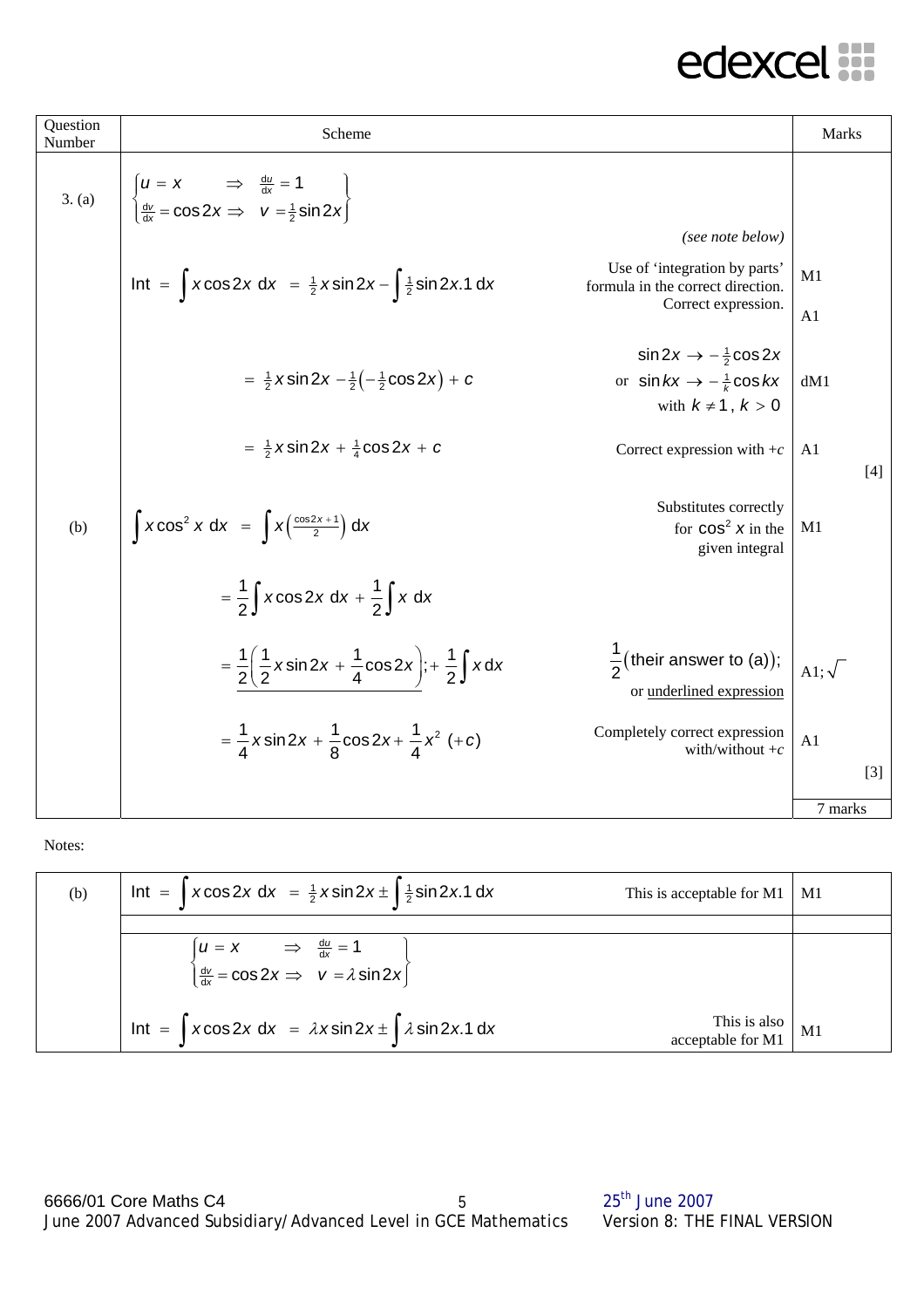| Question<br>Number        | Scheme                                                                                                                                                                     |                                                                       | Marks           |                   |
|---------------------------|----------------------------------------------------------------------------------------------------------------------------------------------------------------------------|-----------------------------------------------------------------------|-----------------|-------------------|
| Aliter<br>3. (b)<br>Way 2 | $\int x \cos^2 x dx = \int x \left( \frac{\cos 2x + 1}{2} \right) dx$                                                                                                      | Substitutes correctly<br>for $cos^2 x$ in the<br>given integral       | M1              |                   |
|                           | $\begin{cases} u = x & \Rightarrow \frac{du}{dx} = 1 \\ \frac{dv}{dx} = \frac{1}{2} \cos 2x + \frac{1}{2} \Rightarrow v = \frac{1}{4} \sin 2x + \frac{1}{2} x \end{cases}$ | or<br>$u = x$ and $\frac{dv}{dx} = \frac{1}{2} \cos 2x + \frac{1}{2}$ |                 |                   |
|                           | $=\frac{1}{4}x\sin 2x + \frac{1}{2}x^2 - \left(\frac{1}{4}\sin 2x + \frac{1}{2}x\right) dx$                                                                                |                                                                       |                 |                   |
|                           | = $\frac{1}{4}$ x sin 2x + $\frac{1}{2}$ x <sup>2</sup> + $\frac{1}{8}$ cos 2x - $\frac{1}{4}$ x <sup>2</sup> + c                                                          | $\frac{1}{2}$ (their answer to (a));<br>or underlined expression      | A1 $\sqrt{ }$   |                   |
|                           | $=\frac{1}{4}x\sin 2x + \frac{1}{8}\cos 2x + \frac{1}{4}x^2$ (+c)                                                                                                          | Completely correct expression<br>with/without $+c$                    | A1              | $\lceil 3 \rceil$ |
| Aliter (b)<br>Way 3       | $\int x \cos 2x \, dx = \int x (2 \cos^2 x - 1) \, dx$                                                                                                                     | Substitutes correctly<br>for $cos 2x$ in $\int x cos 2x dx$           | M <sub>1</sub>  |                   |
|                           | $\Rightarrow$ 2 $\int x \cos^2 x dx - \int x dx = \frac{1}{2}x \sin 2x + \frac{1}{4} \cos 2x + c$                                                                          |                                                                       |                 |                   |
|                           | $\Rightarrow \int x \cos^2 x dx = \frac{1}{2} \left( \frac{1}{2} x \sin 2x + \frac{1}{4} \cos 2x \right); + \frac{1}{2} \int x dx$                                         | $\frac{1}{2}$ (their answer to (a));<br>or underlined expression      | A1; $\sqrt{\ }$ |                   |
|                           | $=\frac{1}{4}x\sin 2x + \frac{1}{8}\cos 2x + \frac{1}{4}x^2$ (+c)                                                                                                          | Completely correct expression<br>with/without $+c$                    | A1              |                   |
|                           |                                                                                                                                                                            |                                                                       |                 | $\lceil 3 \rceil$ |
|                           |                                                                                                                                                                            |                                                                       | 7 marks         |                   |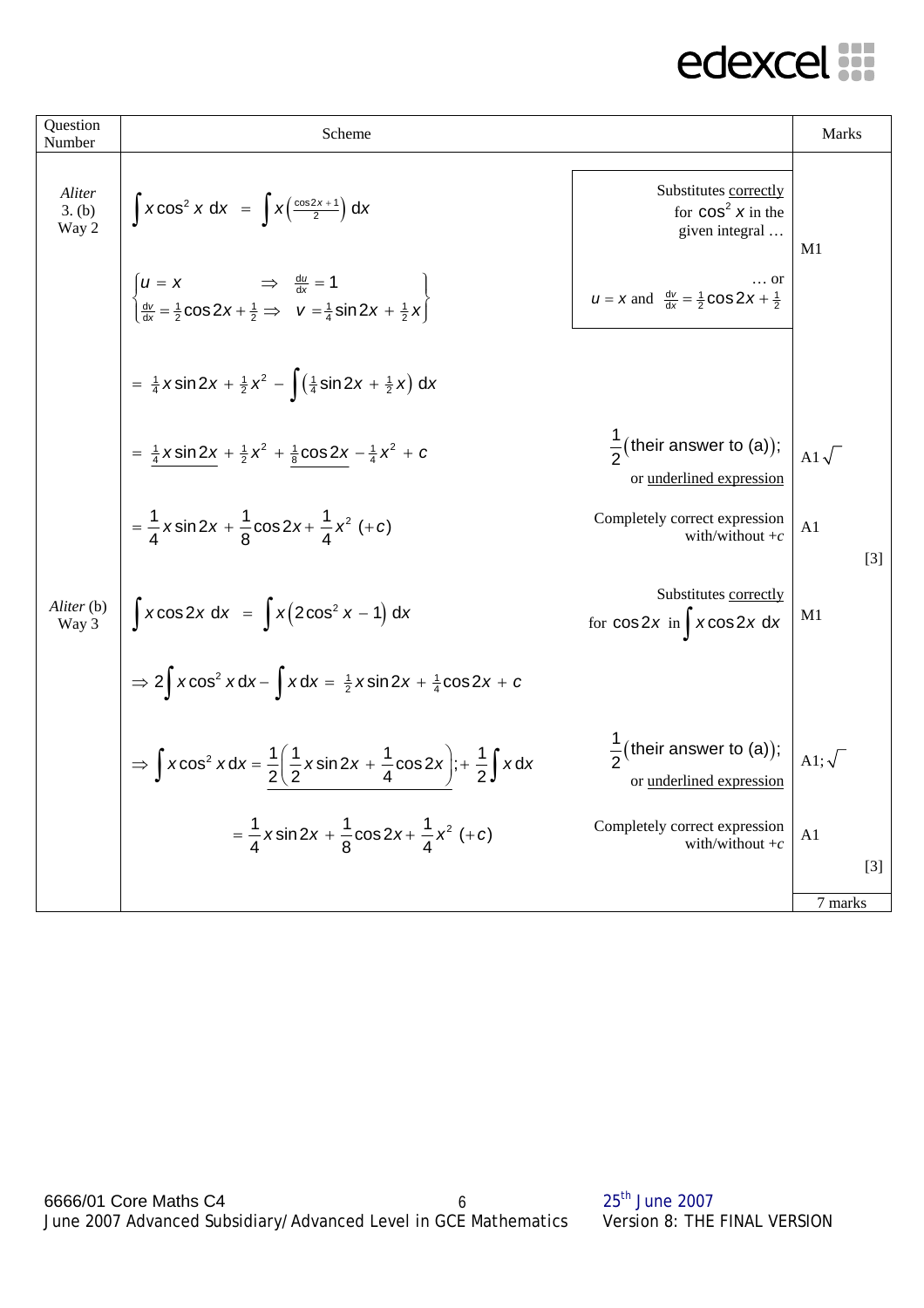| Question<br>Number        | Scheme                                                                                                                                             |                                                                                 | <b>Marks</b>                              |
|---------------------------|----------------------------------------------------------------------------------------------------------------------------------------------------|---------------------------------------------------------------------------------|-------------------------------------------|
| 4. (a)<br>Way 1           | A method of long division gives,<br>$\frac{2(4x^2+1)}{(2x+1)(2x-1)} = 2 + \frac{4}{(2x+1)(2x-1)}$                                                  | $A = 2$                                                                         | B1                                        |
|                           | $\frac{4}{(2x+1)(2x-1)} = \frac{B}{(2x+1)} + \frac{C}{(2x-1)}$<br>$4 \equiv B(2x-1) + C(2x+1)$<br>or their remainder, $Dx + E = B(2x-1) + C(2x+1)$ | Forming any one of these two<br>identities. Can be implied.                     | M1                                        |
|                           | Let $x = -\frac{1}{2}$ , $4 = -2B \implies B = -2$<br>Let $x = \frac{1}{2}$ , $4 = 2C$ $\Rightarrow$ $C = 2$                                       | See note below<br>either one of $B = -2$ or $C = 2$<br>both $B$ and $C$ correct | A <sub>1</sub><br>A <sub>1</sub><br>$[4]$ |
| Aliter<br>4. (a)<br>Way 2 | $\frac{2(4x^2+1)}{(2x+1)(2x-1)} = A + \frac{B}{(2x+1)} + \frac{C}{(2x-1)}$                                                                         |                                                                                 |                                           |
|                           | See below for the award of B1                                                                                                                      | decide to award B1 here!!<br>for $A = 2$                                        | B <sub>1</sub>                            |
|                           | $2(4x^2+1) = A(2x+1)(2x-1) + B(2x-1) + C(2x+1)$                                                                                                    | Forming this identity.<br>Can be implied.                                       | M1                                        |
|                           | Equate $x^2$ , $8 = 4A \implies A = 2$                                                                                                             |                                                                                 |                                           |
|                           | Let $x = -\frac{1}{2}$ , $4 = -2B \implies B = -2$                                                                                                 | See note below                                                                  |                                           |
|                           | Let $x = \frac{1}{2}$ , $4 = 2C \implies C = 2$                                                                                                    | either one of $B = -2$ or $C = 2$<br>both $B$ and $C$ correct                   | A <sub>1</sub><br>A <sub>1</sub><br>$[4]$ |
|                           | If a candidate states one of either<br>B or C correctly then the method<br>mark M1 can be implied.                                                 |                                                                                 |                                           |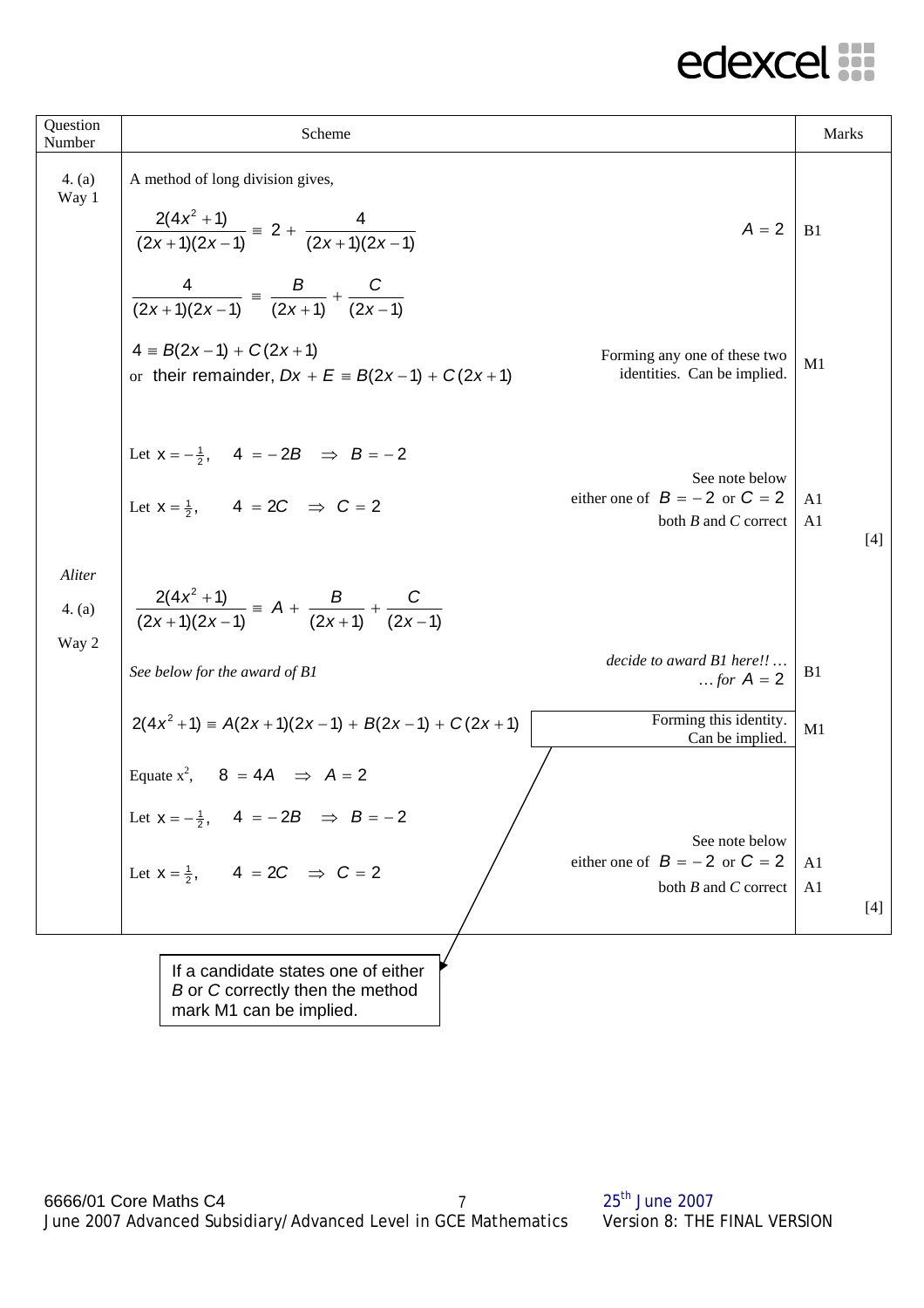| Question<br>Number | Scheme                                                                                                                                                                                                                                                                             |                                                                                                                                                                                                                              | <b>Marks</b>                             |
|--------------------|------------------------------------------------------------------------------------------------------------------------------------------------------------------------------------------------------------------------------------------------------------------------------------|------------------------------------------------------------------------------------------------------------------------------------------------------------------------------------------------------------------------------|------------------------------------------|
| 4. (b)             | $\int \frac{2(4x^2+1)}{(2x+1)(2x-1)} dx = \int 2 - \frac{2}{(2x+1)} + \frac{2}{(2x-1)} dx$                                                                                                                                                                                         |                                                                                                                                                                                                                              |                                          |
|                    | $= 2x - \frac{2}{2} \ln(2x + 1) + \frac{2}{2} \ln(2x - 1)$ (+c)                                                                                                                                                                                                                    | Either $p\ln(2x+1)$ or $q\ln(2x-1)$<br>or either $p\ln 2x + 1$ or $q\ln 2x - 1$<br>$A \rightarrow Ax$<br>$-\frac{2}{2} \ln(2x+1) + \frac{2}{2} \ln(2x-1)$<br>or $-\ln(2x+1) + \ln(2x-1)$<br>See note below.                  | $M1*$<br>$B1\sqrt{ }$<br>A1<br>cso & aef |
|                    | $\int \frac{2(4x^2+1)}{(2x+1)(2x-1)} dx = [2x - \ln(2x+1) + \ln(2x-1)]_1^2$<br>$= (4 - ln 5 + ln 3) - (2 - ln 3 + ln 1)$<br>$= 2 + \ln 3 + \ln 3 - \ln 5$                                                                                                                          | Substitutes limits of 2 and 1<br>and subtracts the correct way round.<br>(Invisible brackets okay.)                                                                                                                          | $depM1*$                                 |
|                    | $= 2 + \ln \left( \frac{3(3)}{5} \right)$                                                                                                                                                                                                                                          | Use of correct product<br>(or<br>power) and/or quotient laws for<br>logarithms to obtain a single<br>logarithmic term for their numerical<br>expression.                                                                     | M1                                       |
|                    | $= 2 + ln \left( \frac{9}{5} \right)$                                                                                                                                                                                                                                              | $2 + \ln\left(\frac{9}{5}\right)$ A1<br>Or $2-\ln(\frac{5}{9})$ and k stated as $\frac{9}{5}$ .                                                                                                                              | [6]                                      |
|                    |                                                                                                                                                                                                                                                                                    |                                                                                                                                                                                                                              | 10 marks                                 |
|                    | Some candidates may find rational/values for $B$<br>and C. They may combine the denominator of<br>their B or C with $(2x +1)$ or $(2x - 1)$ . Hence:<br>Either $\frac{a}{b(2x-1)} \rightarrow k \ln(b(2x-1))$ or<br>$\frac{a}{b(2x+1)} \rightarrow k \ln(b(2x+1))$ is okay for M1. | To award this M1 mark, the candidate<br>must use the appropriate law(s) of<br>logarithms for their In terms to give a<br>one single logarithmic term. Any error<br>in applying the laws of logarithms<br>would then earn M0. |                                          |
|                    | Candidates are not allowed to fluke<br>$-\ln(2x+1) + \ln(2x-1)$ for A1. Hence cso. If they<br>do fluke this, however, they can gain the final A1<br>mark for this part of the question.                                                                                            | <b>Note:</b> This is not a<br>dependent method mark.                                                                                                                                                                         |                                          |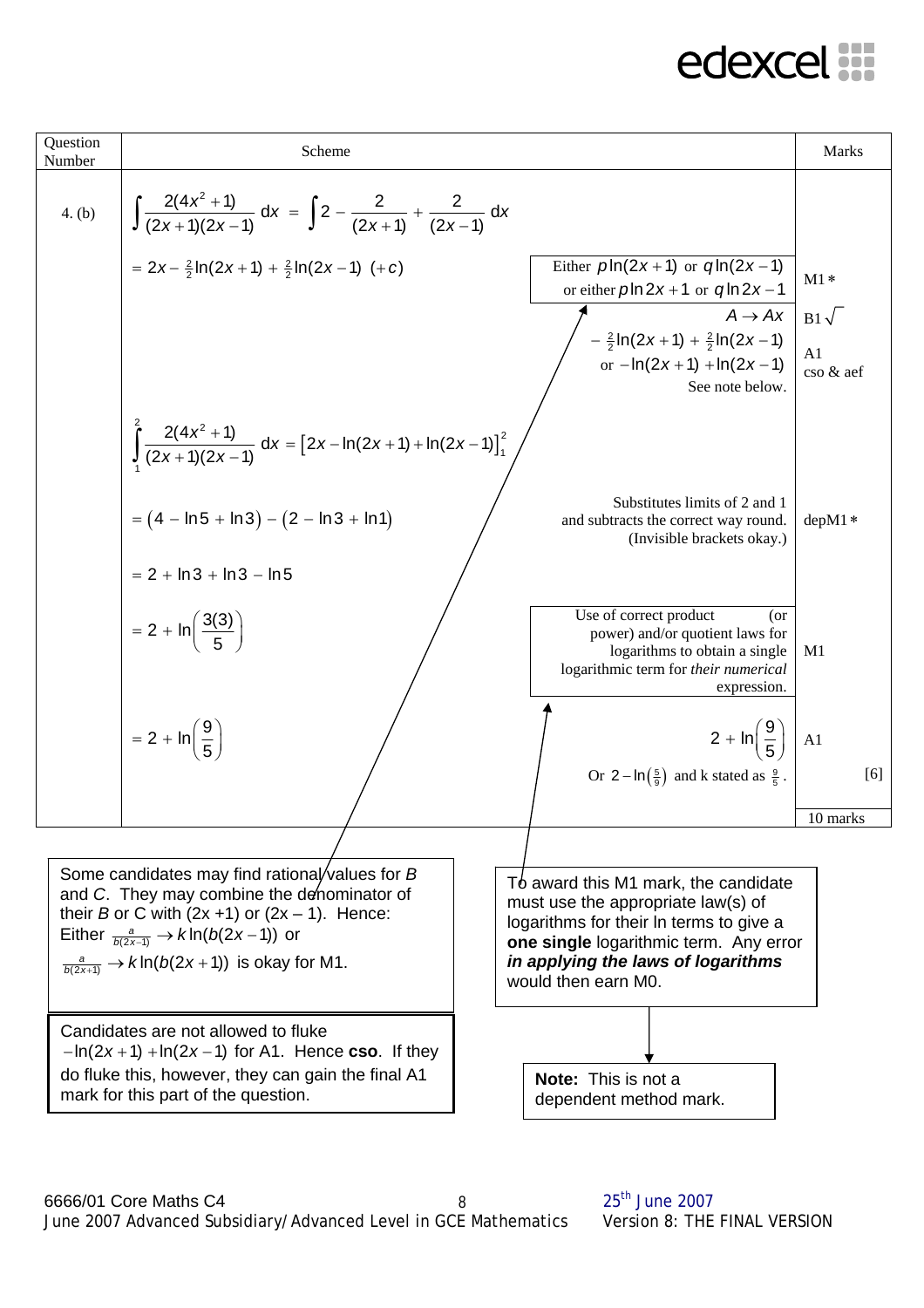| Question<br>Number        | Scheme                                                                                                                                                                                        |                                                                                                                        | Marks                 |
|---------------------------|-----------------------------------------------------------------------------------------------------------------------------------------------------------------------------------------------|------------------------------------------------------------------------------------------------------------------------|-----------------------|
| 5. (a)                    | If $l_1$ and $l_2$ intersect then:                                                                                                                                                            |                                                                                                                        |                       |
|                           | $\begin{pmatrix} 1 \\ 0 \\ -1 \end{pmatrix} + \lambda \begin{pmatrix} 1 \\ 1 \\ 0 \end{pmatrix} = \begin{pmatrix} 1 \\ 3 \\ 6 \end{pmatrix} + \mu \begin{pmatrix} 2 \\ 1 \\ -1 \end{pmatrix}$ |                                                                                                                        |                       |
|                           | i: $1 + \lambda = 1 + 2\mu$<br>(1)<br>Any two of $j: \lambda = 3 + \mu$<br>(2)<br><b>k</b> : $-1 = 6 - \mu$<br>(3)                                                                            | Writes down any two of these equations<br>correctly.                                                                   | M1                    |
|                           | (1) & (2) yields $\lambda = 6$ , $\mu = 3$                                                                                                                                                    | Solves two of the above equations to<br>find $\ldots$                                                                  |                       |
|                           | (1) & (3) yields $\lambda = 14$ , $\mu = 7$<br>(2) & (3) yields $\lambda = 10$ ,<br>$\mu = 7$                                                                                                 | either one of $\lambda$ or $\mu$ correct                                                                               | A <sub>1</sub>        |
|                           |                                                                                                                                                                                               | both $\lambda$ and $\mu$ correct                                                                                       | A <sub>1</sub>        |
|                           | checking eqn $(3)$ , $-1 \neq 3$<br>$14 \neq 10$<br>Either checking eqn (2),<br>$11 \ne 15$<br>checking eqn (1),                                                                              | Complete method of putting their values<br>of $\lambda$ and $\mu$ into a third equation to<br>show a contradiction.    | $B1\sqrt{}$           |
|                           | or for example:<br>checking eqn $(3)$ , LHS = -1, RHS = 3<br>$\Rightarrow$ Lines $l_1$ and $l_2$ do not intersect                                                                             | this type of explanation is also allowed<br>for B1 $\sqrt{$ .                                                          | $[4]$                 |
| Aliter<br>5. (a)<br>Way 2 | <b>k</b> : $-1 = 6 - \mu \implies \mu = 7$<br>i: $1 + \lambda = 1 + 2\mu \implies 1 + \lambda = 1 + 2(7)$<br>j: $\lambda = 3 + \mu \implies \lambda = 3 + (7)$                                | Uses the k component to find $\mu$<br>and substitutes their value of $\mu$<br>into either one of the i or j component. | M <sub>1</sub>        |
|                           | i:<br>$\lambda = 14$                                                                                                                                                                          | either one of the $\lambda$ 's correct                                                                                 | A1                    |
|                           | $\lambda = 10$<br>j:                                                                                                                                                                          | both of the $\lambda$ 's correct                                                                                       | A <sub>1</sub>        |
|                           | Either: These equations are then inconsistent<br>$14 \ne 10$<br>Or:<br>Lines $l_1$ and $l_2$ do not intersect<br>Or:                                                                          | Complete method giving rise to any one<br>of these three explanations.                                                 | $B1\sqrt{ }$<br>$[4]$ |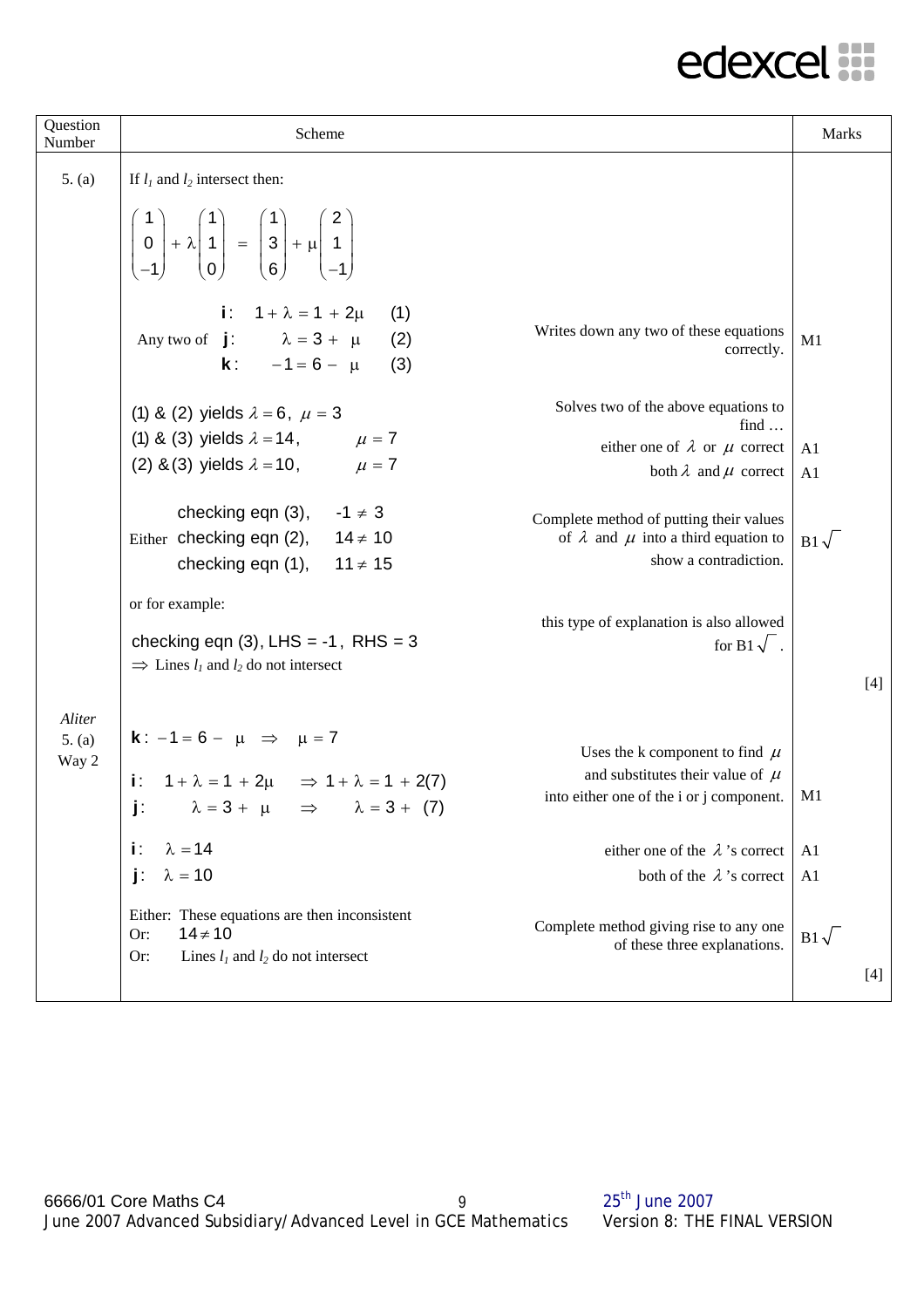| Question<br>Number        | Scheme                                                                                                                                                                                        |                                                                        | Marks                 |
|---------------------------|-----------------------------------------------------------------------------------------------------------------------------------------------------------------------------------------------|------------------------------------------------------------------------|-----------------------|
| Aliter<br>5. (a)<br>Way 3 | If $l_1$ and $l_2$ intersect then:                                                                                                                                                            |                                                                        |                       |
|                           | $\begin{pmatrix} 1 \\ 0 \\ -1 \end{pmatrix} + \lambda \begin{pmatrix} 1 \\ 1 \\ 0 \end{pmatrix} = \begin{pmatrix} 1 \\ 3 \\ 6 \end{pmatrix} + \mu \begin{pmatrix} 2 \\ 1 \\ -1 \end{pmatrix}$ |                                                                        |                       |
|                           | i: $1 + \lambda = 1 + 2\mu$<br>Any two of $\mathbf{j}$ : $\lambda = 3 + \mu$<br><b>k</b> : $-1 = 6 - \mu$                                                                                     | (1)<br>(2)<br>Writes down any two of these equations<br>(3)            | M <sub>1</sub>        |
|                           | (1) & (2) yields $\mu = 3$                                                                                                                                                                    | either one of the $\mu$ 's correct                                     | A <sub>1</sub>        |
|                           | (3) yields $\mu = 7$                                                                                                                                                                          | both of the $\mu$ 's correct                                           | A1                    |
|                           | Either: These equations are then inconsistent<br>$3 \neq 7$<br>Or:<br>Or:<br>Lines $l_1$ and $l_2$ do not intersect                                                                           | Complete method giving rise to any one<br>of these three explanations. | $B1\sqrt{}$<br>$[4]$  |
| Aliter<br>5. (a)<br>Way 4 | i: $1 + \lambda = 1 + 2\mu$<br>Any two of $\mathbf{j}$ : $\lambda = 3 + \mu$<br><b>k</b> : $-1 = 6 - \mu$                                                                                     | (1)<br>(2)<br>Writes down any two of these equations<br>(3)            | M1                    |
|                           | (1) & (2) yields $\mu = 3$                                                                                                                                                                    | $\mu = 3$                                                              | A1                    |
|                           | (3) RHS = $6 - 3 = 3$                                                                                                                                                                         | RHS of $(3) = 3$                                                       | A <sub>1</sub>        |
|                           | (3) yields $-1 \neq 3$                                                                                                                                                                        | Complete method giving rise to this<br>explanation.                    | $B1\sqrt{ }$<br>$[4]$ |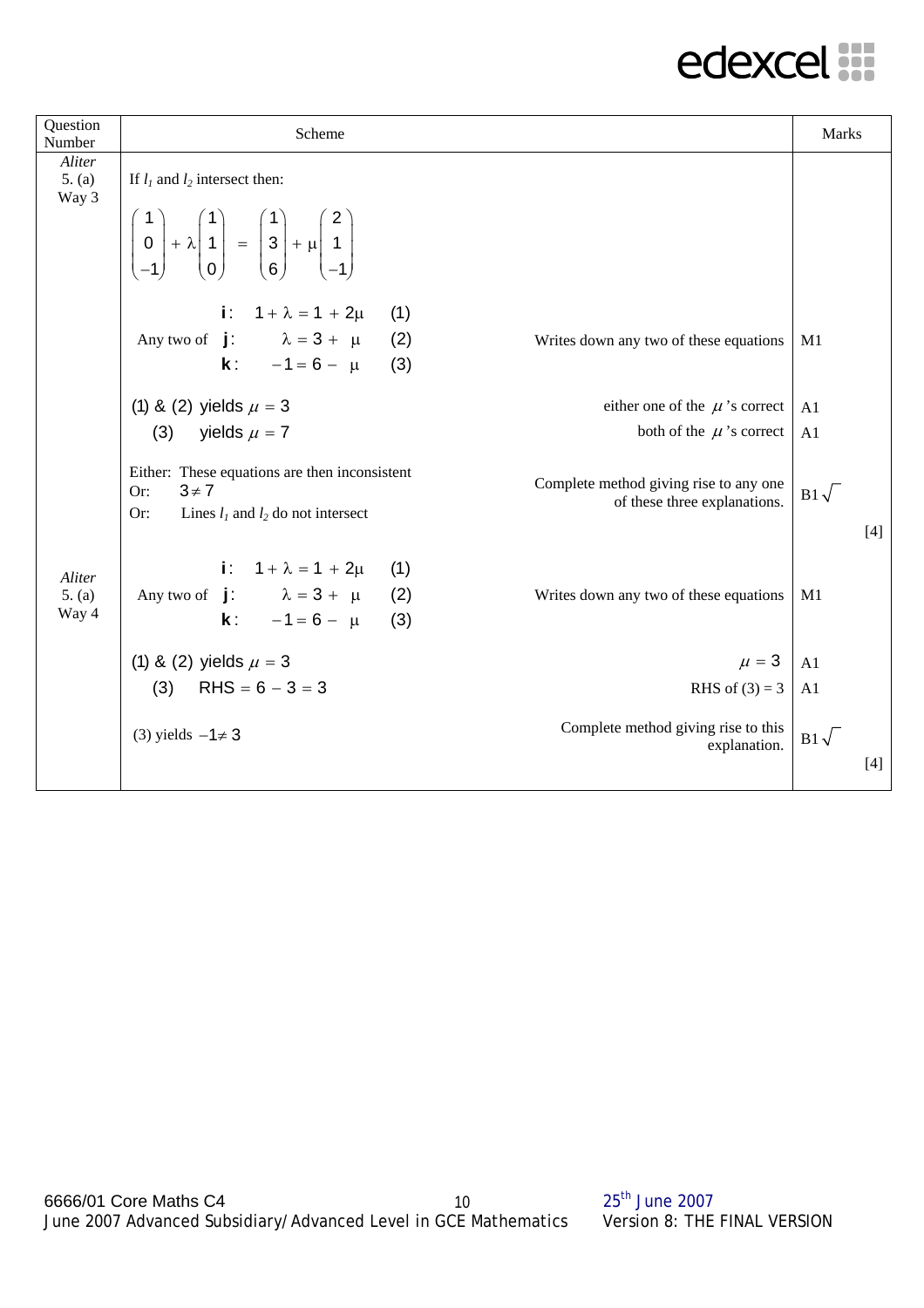

Note: If candidate use cases 2, 3, 4 and 5 they cannot gain the final three marks for this part. Note: Candidate can only gain some/all of the final three marks if they use case 1.

6666/01 Core Maths C4 25<sup>th</sup> June 2007 June 2007 Advanced Subsidiary/Advanced Level in GCE Mathematics Version 8: THE FINAL VERSION 11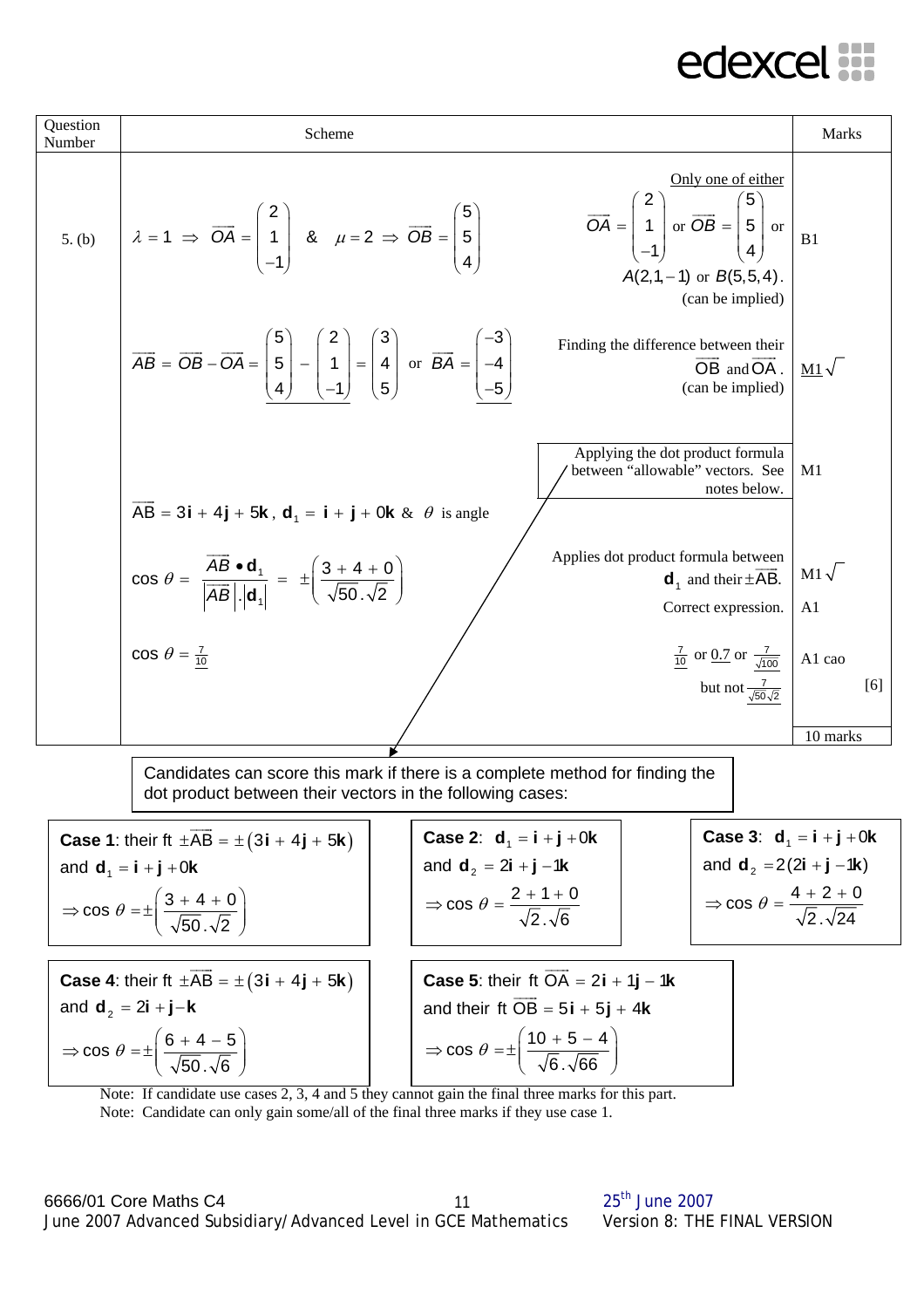

Examples of awarding of marks M1M1A1 in 5.(b)

| Example                                                  | <b>Marks</b>       |
|----------------------------------------------------------|--------------------|
| $\sqrt{50} \cdot \sqrt{2} \cos \theta = \pm (3 + 4 + 0)$ | M1M1A1<br>(Case 1) |
| $\sqrt{2} \cdot \sqrt{6} \cos \theta = 3$                | M1M0A0<br>(Case 2) |
| $\sqrt{2} \cdot \sqrt{24} \cos \theta = 4 + 2$           | M1M0A0<br>(Case 3) |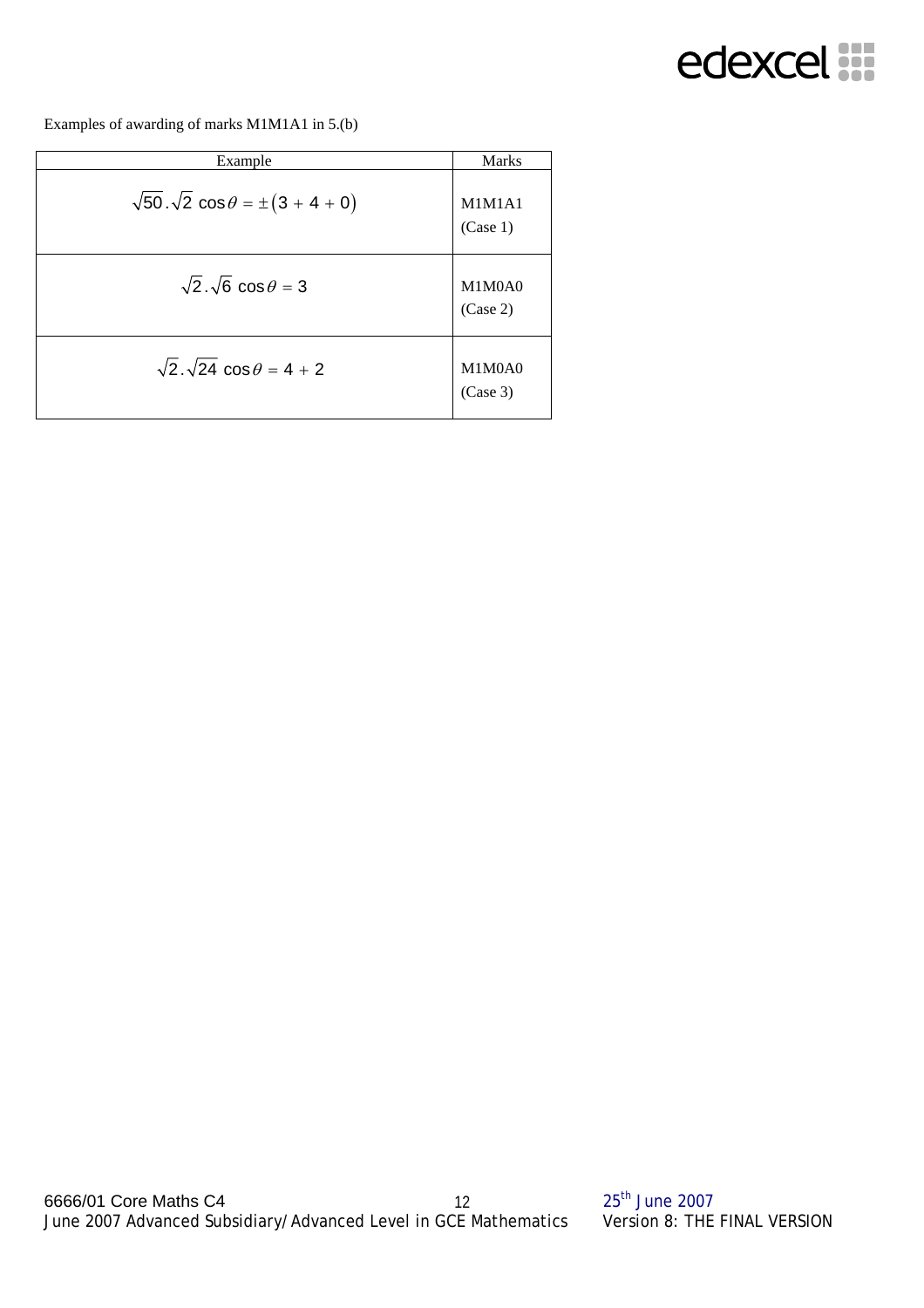

achieve a maximum of 4 out of 5 marks in part (b).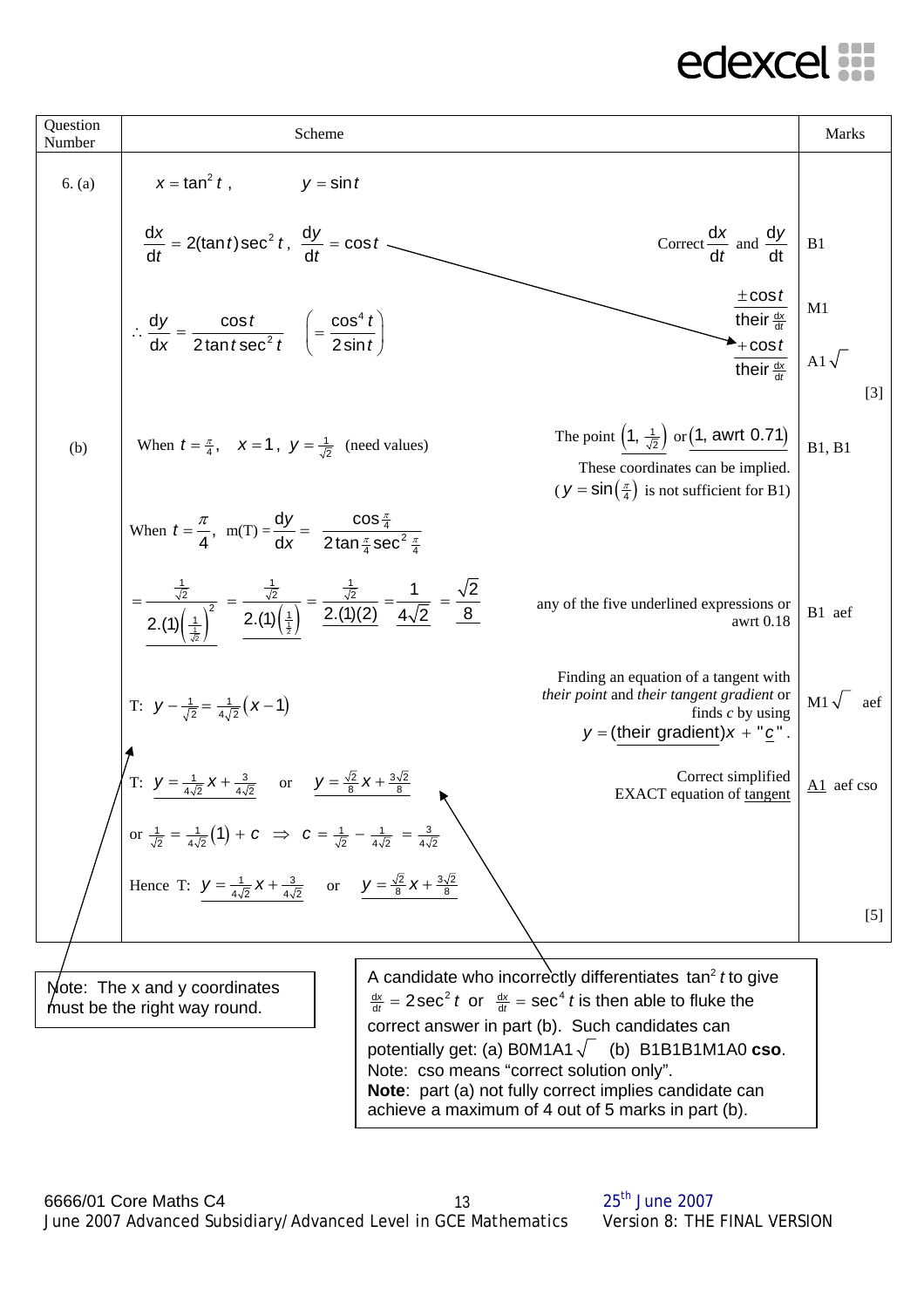| Question<br>Number        | Scheme                                                                                                                                                              | Marks       |
|---------------------------|---------------------------------------------------------------------------------------------------------------------------------------------------------------------|-------------|
| 6. (c)<br>Way 1           | $x = \tan^2 t = \frac{\sin^2 t}{\cos^2 t}$<br>$y = \sin t$                                                                                                          |             |
|                           | $x = \frac{\sin^2 t}{1 - \sin^2 t}$<br>Uses $\cos^2 t = 1 - \sin^2 t$                                                                                               | M1          |
|                           | $x = \frac{y^2}{1 - y^2}$<br>Eliminates 't' to write an equation<br>involving $x$ and $y$ .                                                                         | M1          |
|                           |                                                                                                                                                                     |             |
|                           | $x(1 - y^2) = y^2 \implies x - xy^2 = y^2$<br>$x = y^2 + xy^2 \implies x = y^2(1 + x)$<br>Rearranging and factorising with an<br>attempt to make $y^2$ the subject. | ddM1        |
|                           | $y^2 = \frac{x}{1+x}$<br>$\frac{x}{1+x}$ A1                                                                                                                         | $[4]$       |
| Aliter<br>6. (c)<br>Way 2 | $1 + \cot^2 t = \csc^2 t$<br>Uses $1 + \cot^2 t = \csc^2 t$                                                                                                         | M1          |
|                           | Uses $\cos ec^2t = \frac{1}{\sin^2 t}$<br>$=\frac{1}{\sin^2 t}$                                                                                                     | M1 implied  |
|                           | Hence, $1 + \frac{1}{x} = \frac{1}{v^2}$<br>Eliminates 't' to write an equation<br>involving $x$ and $y$ .                                                          | ddM1        |
|                           | Hence, $y^2 = 1 - \frac{1}{(1+x)}$ or $\frac{x}{1+x}$<br>$1 - \frac{1}{(1+x)}$ or $\frac{x}{1+x}$                                                                   | A1<br>$[4]$ |
|                           |                                                                                                                                                                     |             |

1 1  $1 + \frac{1}{x}$ is an acceptable response for the final accuracy A1 mark.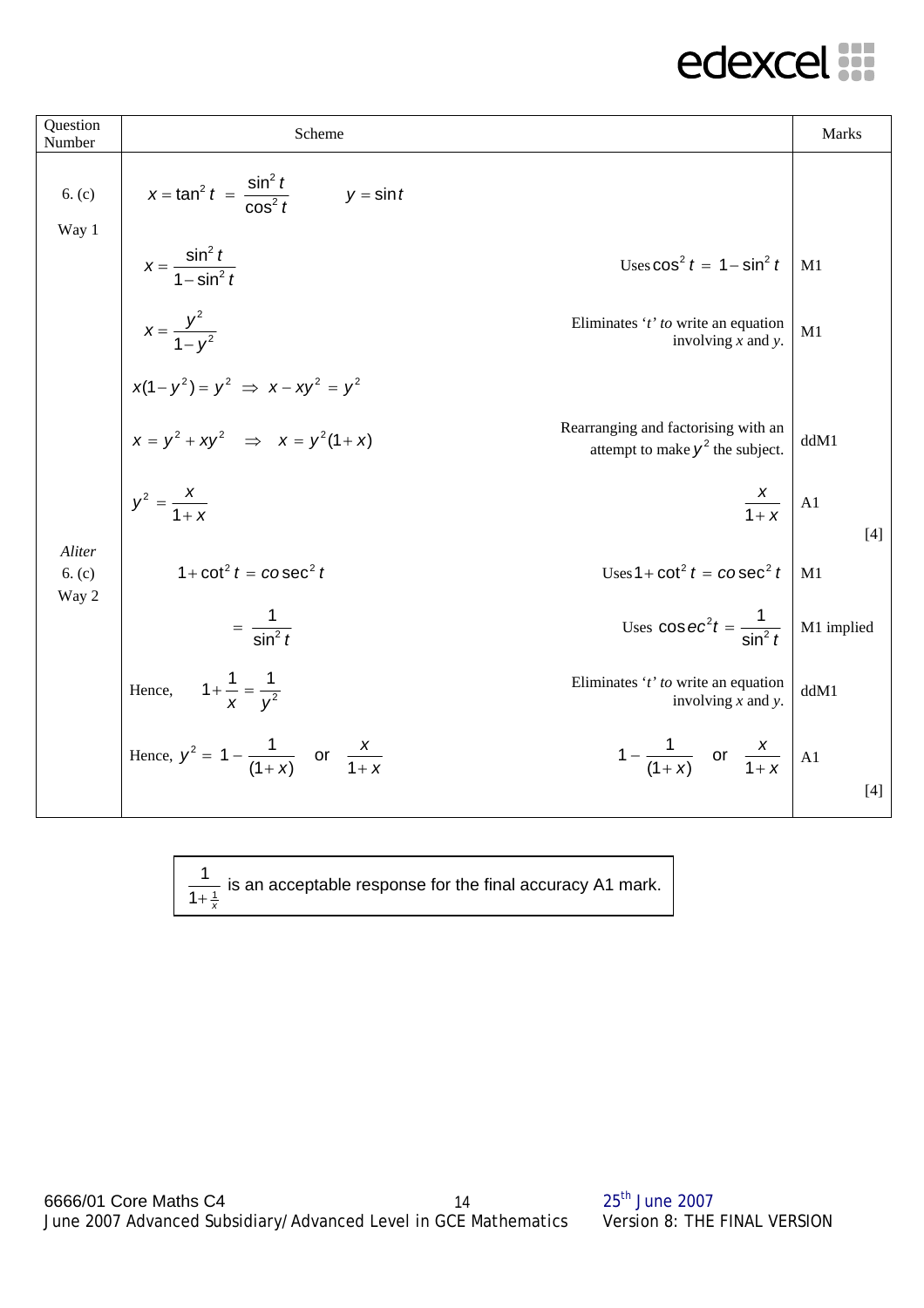| Question<br>Number        | Scheme                                                                                                   | Marks |
|---------------------------|----------------------------------------------------------------------------------------------------------|-------|
| Aliter                    | $x = \tan^2 t$<br>$y = \sin t$                                                                           |       |
| 6. (c)<br>Way 3           |                                                                                                          |       |
|                           | 1+ $\tan^2 t = \sec^2 t$<br>Uses $1 + \tan^2 t = \sec^2 t$                                               | M1    |
|                           | Uses $\sec^2 t = \frac{1}{\cos^2 t}$<br>$=\frac{1}{\cos^2 t}$                                            | M1    |
|                           | $=\frac{1}{1-\sin^2 t}$                                                                                  |       |
|                           | Hence, $1 + x = \frac{1}{1 - v^2}$<br>Eliminates ' $t$ ' to write an equation<br>involving $x$ and $y$ . | ddM1  |
|                           | Hence, $y^2 = 1 - \frac{1}{(1+x)}$ or $\frac{x}{1+x}$<br>$1 - \frac{1}{(1+x)}$ or $\frac{x}{1+x}$ A1     |       |
|                           |                                                                                                          | $[4]$ |
| Aliter<br>6. (c)<br>Way 4 | $y^2 = \sin^2 t = 1 - \cos^2 t$<br>Uses $\sin^2 t = 1 - \cos^2 t$                                        | M1    |
|                           | Uses $\cos^2 t = \frac{1}{\sec^2 t}$ M1<br>$= 1 - \frac{1}{\sec^2 t}$                                    |       |
|                           | $= 1 - \frac{1}{(1 + \tan^2 t)}$<br>then uses $\sec^2 t = 1 + \tan^2 t$                                  | ddM1  |
|                           | Hence, $y^2 = 1 - \frac{1}{(1+x)}$ or $\frac{x}{1+x}$<br>$1 - \frac{1}{(1+x)}$ or $\frac{x}{1+x}$        | A1    |
|                           |                                                                                                          | $[4]$ |

1 1  $1 + \frac{1}{x}$ is an acceptable response for the final accuracy A1 mark.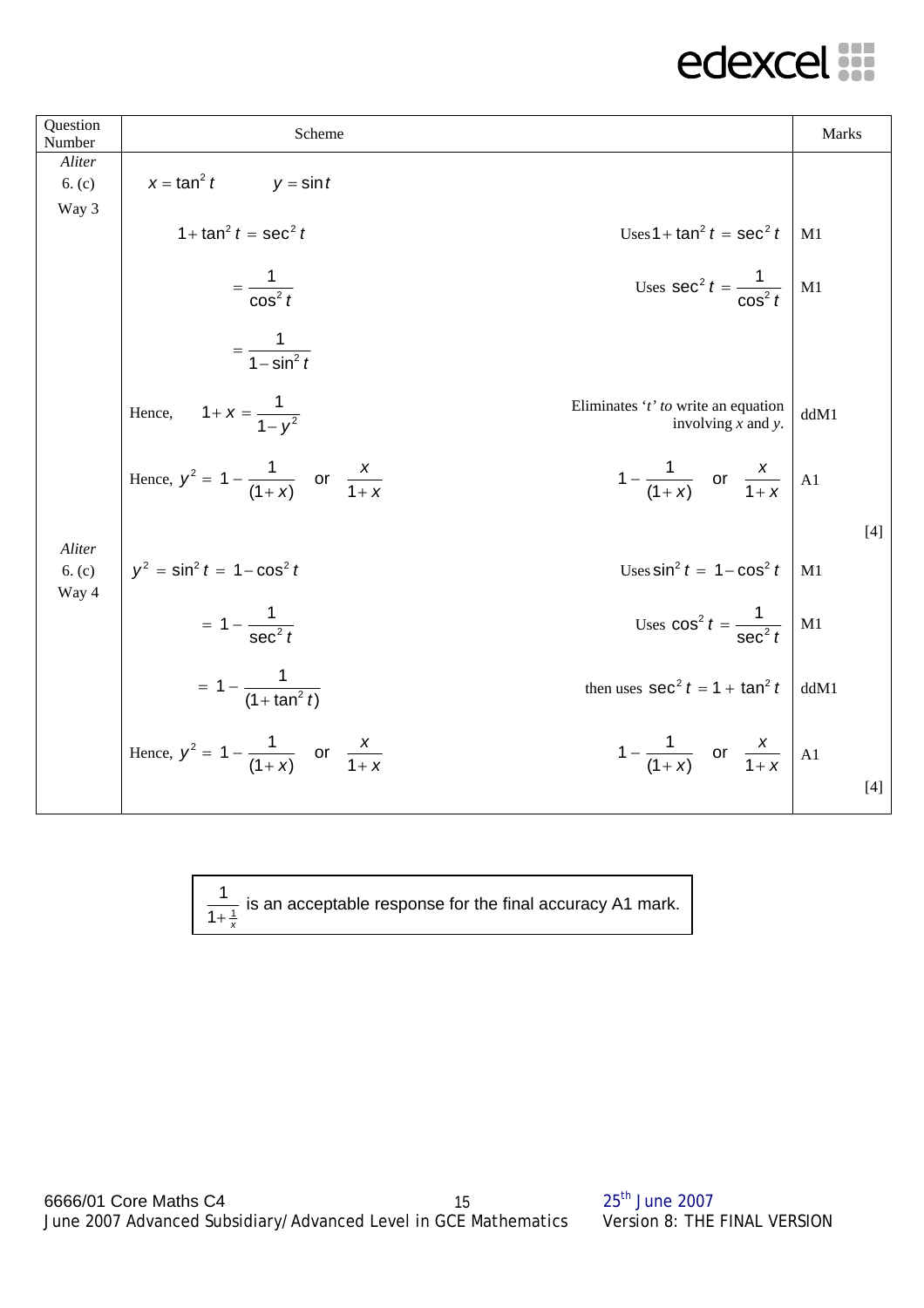| Question<br>Number        | Scheme                                                                                                                | Marks       |
|---------------------------|-----------------------------------------------------------------------------------------------------------------------|-------------|
| Aliter<br>6. (c)<br>Way 5 | $x = \tan^2 t$ $y = \sin t$                                                                                           |             |
|                           | $x = \tan^2 t \implies \tan t = \sqrt{x}$                                                                             |             |
|                           | Draws a right-angled triangle and places<br>$\sqrt{(1+x)}$<br>both $\sqrt{x}$ and 1 on the triangle<br>$\sqrt{2}$     | M1          |
|                           | Uses Pythagoras to deduce the<br>1<br>hypotenuse                                                                      | M1          |
|                           | Hence, $y = \sin t = \frac{\sqrt{x}}{\sqrt{1 + x}}$<br>Eliminates 't' to write an equation<br>involving $x$ and $y$ . | ddM1        |
|                           | $\frac{x}{1+x}$<br>Hence, $y^2 = \frac{x}{1+x}$                                                                       | A1<br>$[4]$ |
|                           |                                                                                                                       | 12 marks    |

1 1  $1 + \frac{1}{x}$ is an acceptable response for the final accuracy A1 mark.

There are so many ways that a candidate can proceed with part (c). If a candidate produces a correct solution then please award all four marks. If they use a method commensurate with the five ways as detailed on the mark scheme then award the marks appropriately. If you are unsure of how to apply the scheme please escalate your response up to your team leader.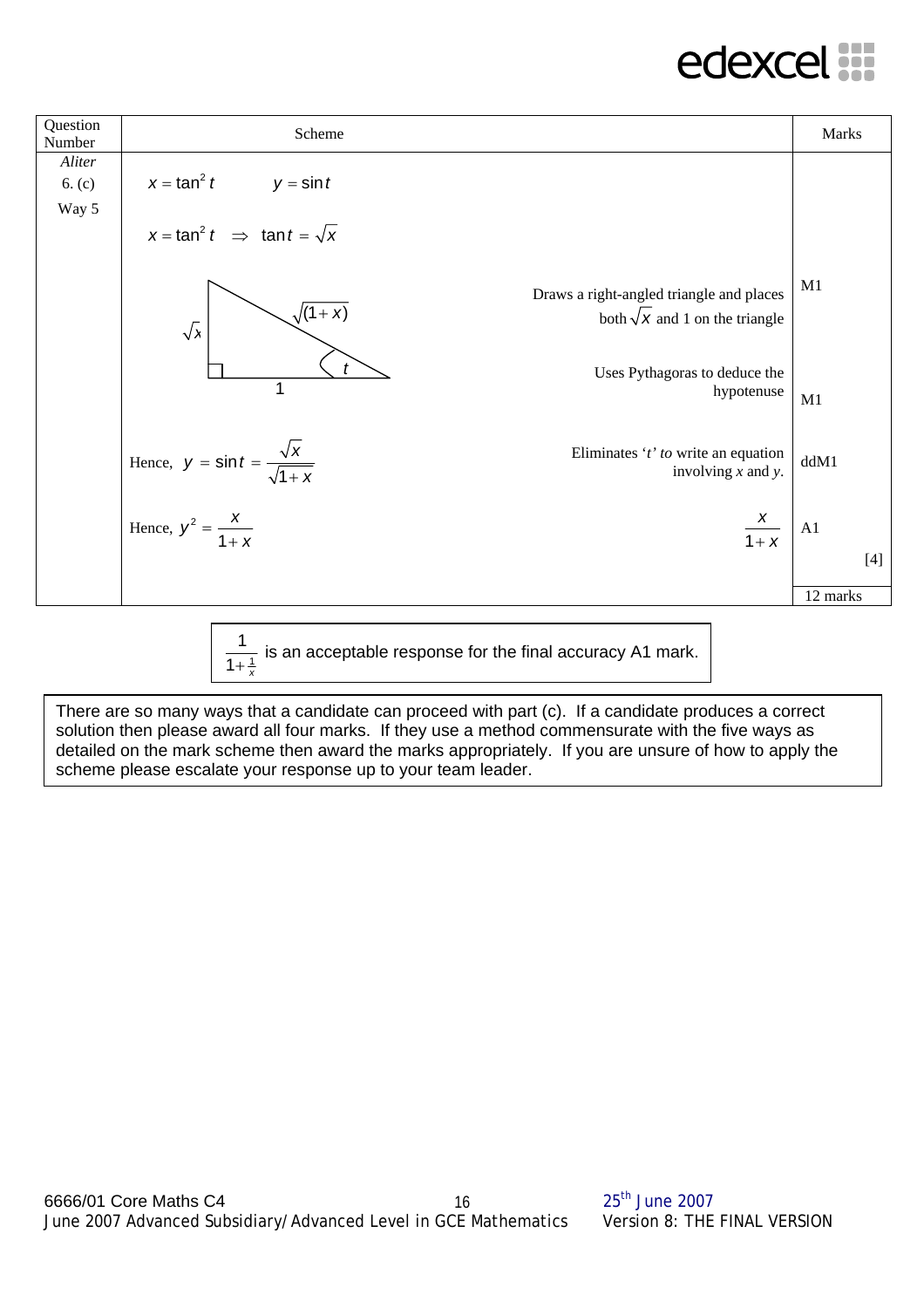#### **AUSKLAINE**



Area = 
$$
\frac{1}{2} \times \frac{\pi}{20} \times \{0 + 2(0.44600 + 0.64359 + 0.81742) + 1\} = 0.3781
$$
, gains BOM1A1A0

In (a) for  $X = \frac{\pi}{16}$  writing 0.4459959... then 0.45600 gains B1 for awrt 0.44600 even though 0.45600 is incorrect.

#### In (b) you can follow though a candidate's values from part (a) to award M1 ft, A1 ft

| Question<br>Number | Scheme | Marks |
|--------------------|--------|-------|
|                    |        |       |

6666/01 Core Maths C4 25<sup>th</sup> June 2007 June 2007 Advanced Subsidiary/Advanced Level in GCE Mathematics Version 8: THE FINAL VERSION 17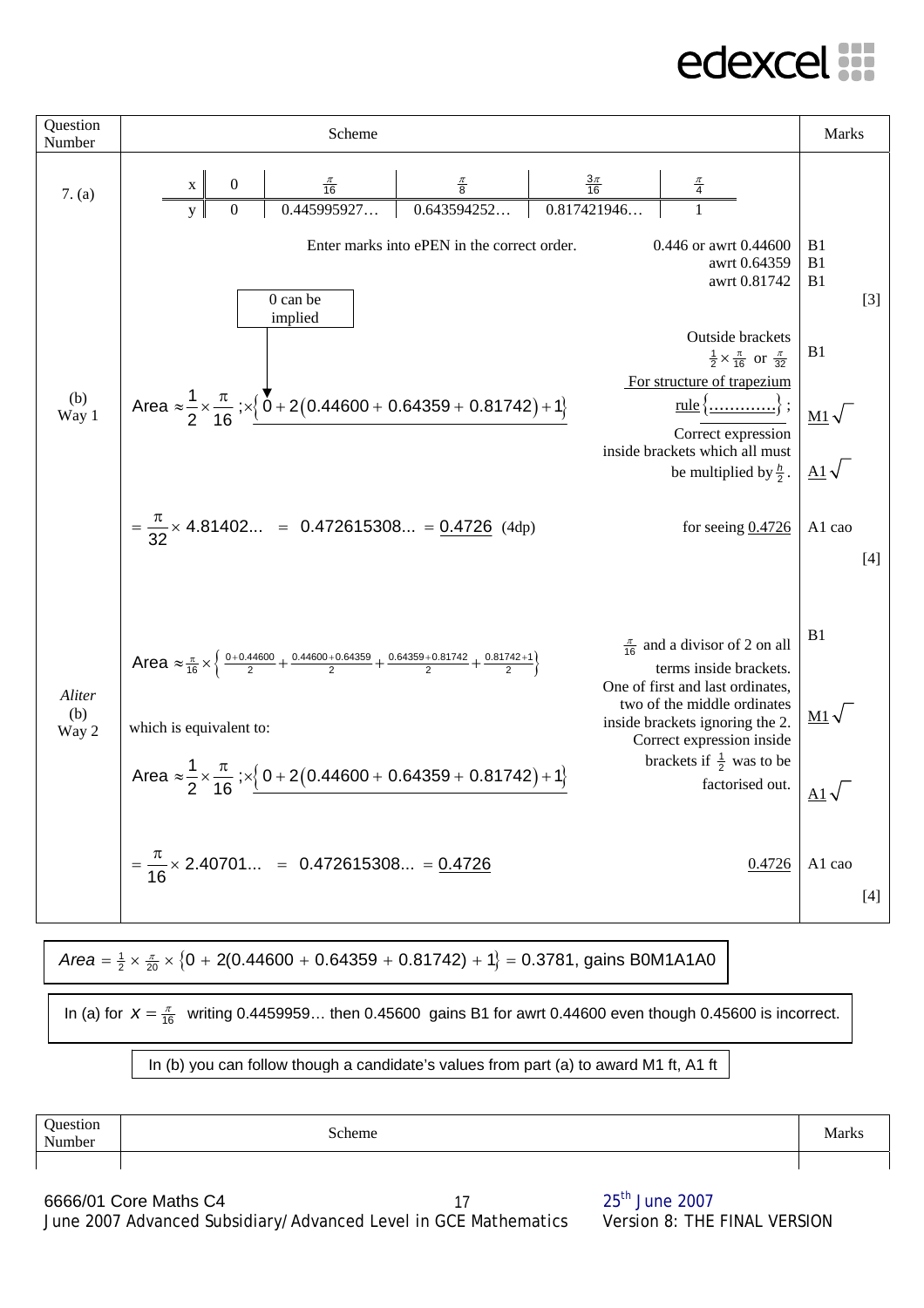7. (c)  
\nVolume = 
$$
(\pi) \int_{0}^{\frac{\pi}{2}} (\sqrt{\tan x})^2 dx = (\pi) \int_{0}^{\frac{\pi}{2}} \tan x dx
$$
  
\n
$$
= (\pi) [\underline{\ln \sec x}]_0^{\frac{\pi}{2}}
$$
 or  $= (\pi) [\underline{-\ln \cos x}]_0^{\frac{\pi}{2}}$   
\n
$$
= (\pi) [(\ln \sec \frac{\pi}{4}) - (\ln \sec 0)]
$$
  
\n
$$
= (\pi) [(-\ln \cos \frac{\pi}{4}) - (\ln \cos 0)]
$$
  
\n
$$
= \pi [\ln(\frac{1}{\sqrt{\pi}}) - \ln(1)]
$$
  
\nor  
\n
$$
= \pi [\ln(\frac{1}{\sqrt{\pi}}) - \ln(1)]
$$
  
\n
$$
= \pi [\ln(\frac{1}{\sqrt{\pi}}) - \ln(1)]
$$
  
\n
$$
= \frac{\pi \ln \sqrt{2}}{2}
$$
 or  $\frac{\pi \ln \frac{2}{\sqrt{2}}}{2}$  or  $\frac{\pi \ln \frac{2}{\sqrt{2}}}{2}$  or  $\frac{\pi \ln \frac{2}{\sqrt{2}}}{2}$  or  $\frac{\pi \ln (\frac{1}{\sqrt{2}})}{\frac{\pi \ln \sqrt{2}}{2}}$  or  $\frac{\pi \ln (\frac{1}{\sqrt{2}})}{\frac{\pi \ln \sqrt{2}}{2}}$  or  $\frac{\pi \ln (\frac{1}{\sqrt{2}})}{\frac{\pi \ln (\frac{1}{\sqrt{2}})}{2}}$  or  $\frac{\pi \ln (\frac{1}{\sqrt{2}})}{\frac{\pi \ln (\frac{1}{\sqrt{2}})}{2}}$ 

If a candidate gives the correct exact answer and then writes 1.088779…, then such a candidate can be awarded A1 (aef). The subsequent working would then be ignored. (isw)

Beware: In part (c) the factor of  $\pi$  is not needed for the first three marks.

Beware: In part (b) a candidate can also add up individual trapezia in this way:

 $Area \approx \frac{1}{2} \cdot \frac{\pi}{16} (0 + 0.44600) + \frac{1}{2} \cdot \frac{\pi}{16} (0.44600 + 0.64359) + \frac{1}{2} \cdot \frac{\pi}{16} (0.64359 + 0.81742) + \frac{1}{2} \cdot \frac{\pi}{16} (0.81742 + 1)$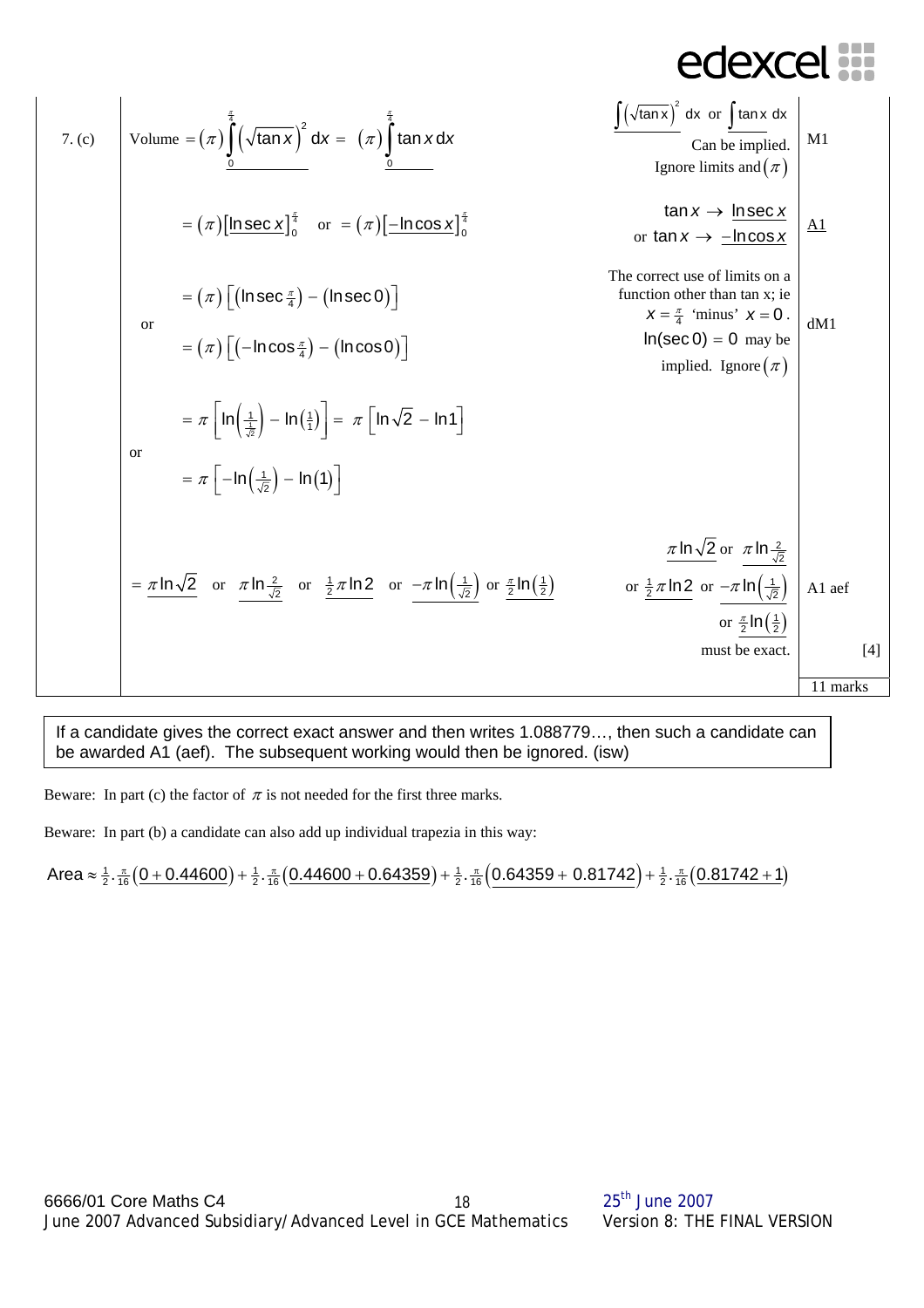| Question<br>Number | Scheme                                                                                                                        |                                                                                                                             | <b>Marks</b>   |
|--------------------|-------------------------------------------------------------------------------------------------------------------------------|-----------------------------------------------------------------------------------------------------------------------------|----------------|
| 8. (a)             | $\frac{dP}{dt} = kP$ and $t = 0$ , $P = P_0$ (1)                                                                              |                                                                                                                             |                |
|                    | $\int \frac{\mathrm{d}P}{P} = \int k \, \mathrm{d}t$                                                                          | Separates the variables with<br>$\int \frac{dP}{P}$ and $\int k dt$ on either<br>side with integral signs not<br>necessary. | M1             |
|                    | $\ln P = kt$ ; $(+ c)$                                                                                                        | Must see $\ln P$ and $kt$ ;<br>Correct equation with/without +<br>c.                                                        | A <sub>1</sub> |
|                    | When $t = 0$ , $P = P_0 \Rightarrow \ln P_0 = c$<br>(or $P = Ae^{kt} \Rightarrow P_0 = A$ )                                   | Use of boundary condition (1)<br>to attempt to find the constant of<br>integration.                                         | M1             |
|                    | $\ln P = kt + \ln P_0$ $\Rightarrow e^{\ln P} = e^{kt + \ln P_0} = e^{kt} \cdot e^{\ln P_0}$                                  |                                                                                                                             |                |
|                    | Hence, $P = P_0 e^{kt}$                                                                                                       | $P = P_0 e^{kt}$                                                                                                            | A1<br>$[4]$    |
| (b)                | $P = 2P_0$ & $k = 2.5$ $\Rightarrow 2P_0 = P_0 e^{2.5t}$                                                                      | Substitutes $P = 2P_0$ into an<br>expression involving $P$                                                                  | M1             |
|                    | $e^{2.5t} = 2 \implies \ln e^{2.5t} = \ln 2$ or $2.5t = \ln 2$<br>or $e^{kt} = 2 \implies \ln e^{kt} = \ln 2$ or $kt = \ln 2$ | Eliminates $P_0$ and takes<br>In of both sides                                                                              | M1             |
|                    | $\implies t = \frac{1}{25} \ln 2 = 0.277258872$ days                                                                          |                                                                                                                             |                |
|                    | $t = 0.277258872 \times 24 \times 60 = 399.252776$ minutes                                                                    |                                                                                                                             |                |
|                    | $t = 399$ min or $t = 6$ hr 39 mins (to nearest minute)                                                                       | awrt $t = 399$ or<br>6 hr 39 mins                                                                                           | A1             |
|                    |                                                                                                                               |                                                                                                                             | $[3]$          |

$$
P = P_0 e^{kt}
$$
 written down without the first M1 mark given scores all four marks in part (a).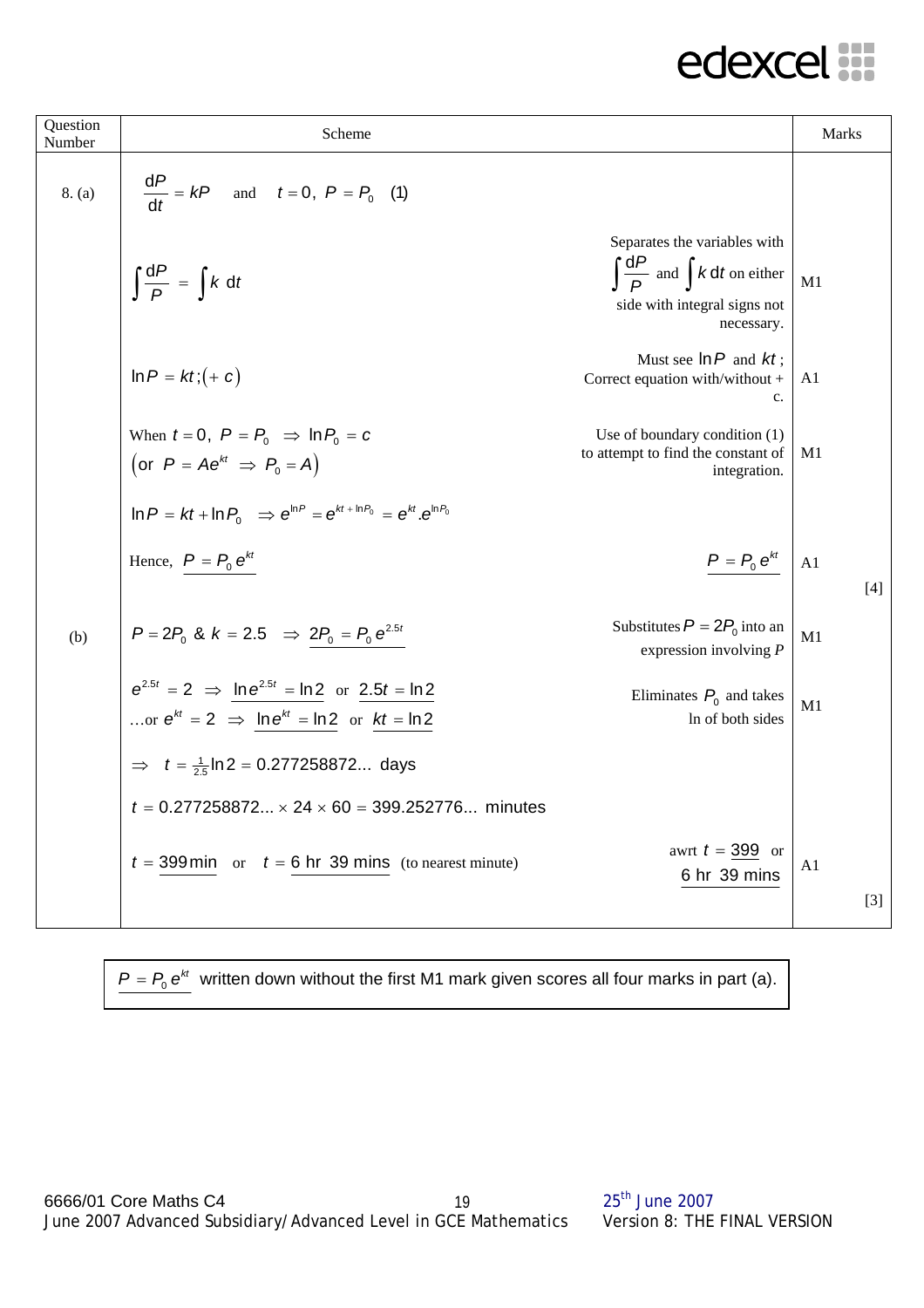| Question<br>Number | Scheme                                                                                                                         |                                                                                                                                                  | Marks             |
|--------------------|--------------------------------------------------------------------------------------------------------------------------------|--------------------------------------------------------------------------------------------------------------------------------------------------|-------------------|
| 8. (c)             | $\frac{dP}{dt} = \lambda P \cos \lambda t$ and $t = 0$ , $P = P_0$ (1)                                                         |                                                                                                                                                  |                   |
|                    | $\int \frac{\mathrm{d}P}{P} = \int \lambda \cos \lambda t \, \mathrm{d}t$                                                      | Separates the variables with<br>$\int \frac{dP}{D}$ and $\int \lambda \cos \lambda t dt$ on<br>either side with integral signs<br>not necessary. | M1                |
|                    | $\ln P = \sin \lambda t$ ; $(+ c)$                                                                                             | Must see $\ln P$ and $\sin \lambda t$ ;<br>Correct equation with/without +<br>c.                                                                 | A1                |
|                    | When $t = 0$ , $P = P_0 \Rightarrow \ln P_0 = c$<br>(or $P = Ae^{\sin \lambda t} \Rightarrow P_0 = A$ )                        | Use of boundary condition (1)<br>to attempt to find the constant of<br>integration.                                                              | M1                |
|                    | $\ln P = \sin \lambda t + \ln P_0 \Rightarrow e^{\ln P} = e^{\sin \lambda t + \ln P_0} = e^{\sin \lambda t} \cdot e^{\ln P_0}$ |                                                                                                                                                  |                   |
|                    | Hence, $P = P_0 e^{\sin \lambda t}$                                                                                            | $P = P_0 e^{\sin \lambda t}$                                                                                                                     | A1<br>$[4]$       |
| (d)                | $P = 2P_0$ & $\lambda = 2.5$ $\Rightarrow 2P_0 = P_0 e^{\sin 2.5t}$                                                            |                                                                                                                                                  |                   |
|                    | $e^{\sin 2.5t} = 2 \Rightarrow \sin 2.5t = \ln 2$<br>or $e^{\lambda t} = 2 \implies \sin \lambda t = \ln 2$                    | Eliminates $P_0$ and makes<br>$\sin \lambda t$ or $\sin 2.5t$ the subject<br>by taking ln's                                                      | M1                |
|                    | $t = \frac{1}{2.5} \sin^{-1}(\ln 2)$                                                                                           | Then rearranges<br>to make $t$ the subject.                                                                                                      | dM1               |
|                    | $t = 0.306338477$                                                                                                              | (must use $\sin^{-1}$ )                                                                                                                          |                   |
|                    | $t = 0.306338477 \times 24 \times 60 = 441.1274082$ minutes                                                                    |                                                                                                                                                  |                   |
|                    | $t = 441$ min or $t = 7$ hr 21 mins (to nearest minute)                                                                        | awrt $t = 441$ or<br>7 hr 21 mins                                                                                                                | A1                |
|                    |                                                                                                                                |                                                                                                                                                  | $[3]$<br>14 marks |
|                    |                                                                                                                                |                                                                                                                                                  |                   |

 $P = P_{o} e^{\sin 2t}$  written down without the first M1 mark given scores all four marks in part (c).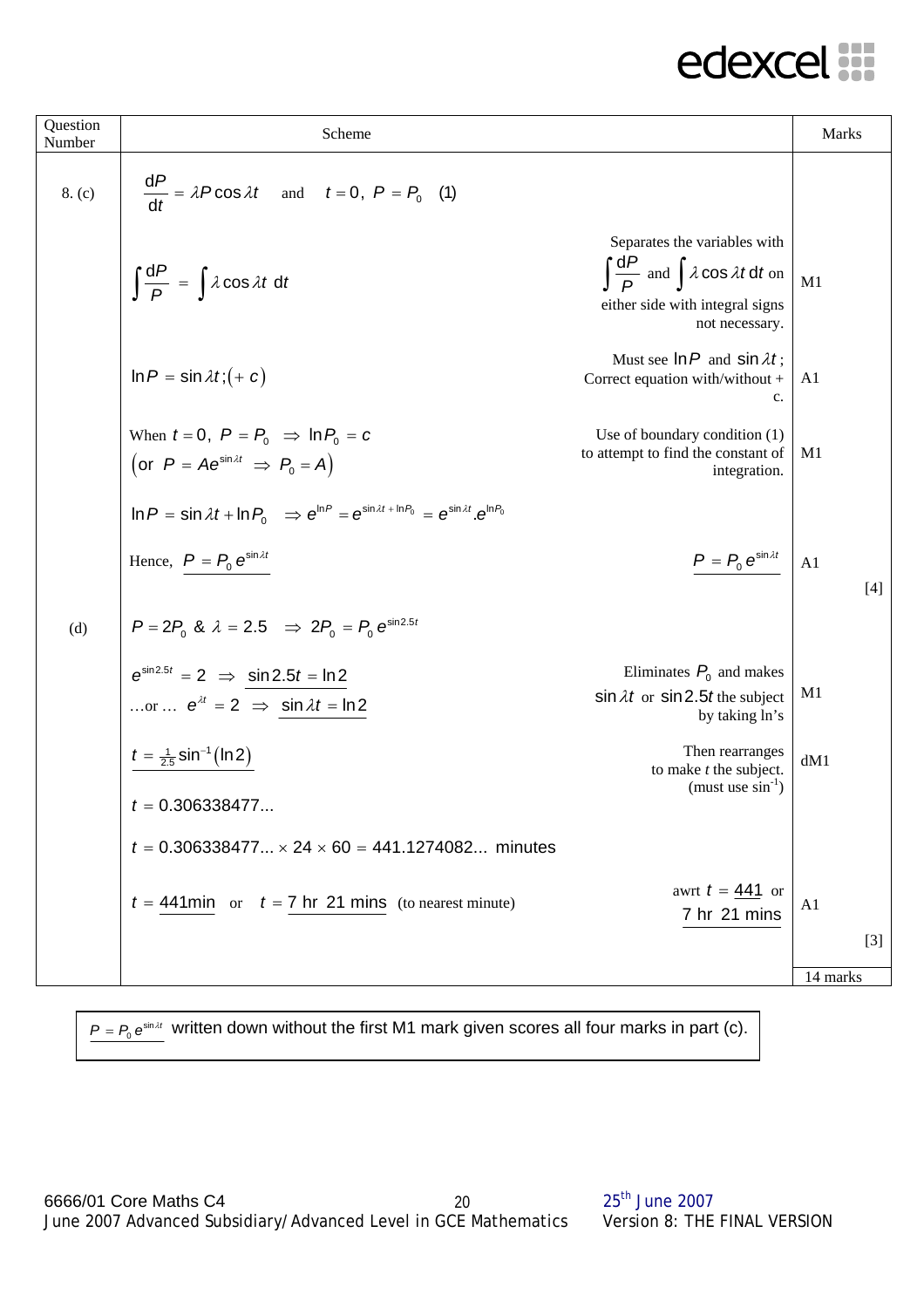| Question<br>Number          | Scheme                                                                                                                                                                                                                                                                      | <b>Marks</b>          |
|-----------------------------|-----------------------------------------------------------------------------------------------------------------------------------------------------------------------------------------------------------------------------------------------------------------------------|-----------------------|
|                             | $\frac{dP}{dt} = kP$ and $t = 0$ , $P = P_0$ (1)                                                                                                                                                                                                                            |                       |
| Aliter<br>$8. (a)$<br>Way 2 | Separates the variables with<br>$\int \frac{dP}{dP}$ and $\int dt$ on either side<br>$\int \frac{dP}{kP} = \int 1 dt$<br>with integral signs not<br>necessary.                                                                                                              | M1                    |
|                             | Must see $\frac{1}{k}$ ln P and t;<br>$\frac{1}{k}$ In $P = t$ ; $(+ c)$<br>Correct equation with/without +<br>c.                                                                                                                                                           | A <sub>1</sub>        |
|                             | When $t = 0$ , $P = P_0 \Rightarrow \frac{1}{k} \ln P_0 = c$<br>Use of boundary condition (1)<br>to attempt to find the constant of<br>(or $P = Ae^{kt} \Rightarrow P_0 = A$ )<br>integration.                                                                              | M1                    |
|                             | $\frac{1}{k}$ ln P = t + $\frac{1}{k}$ ln P <sub>0</sub> $\Rightarrow$ ln P = kt + ln P <sub>0</sub><br>$\Rightarrow e^{\ln P} = e^{kt + \ln P_0} = e^{kt} e^{\ln P_0}$                                                                                                     |                       |
|                             | $P = P_0 e^{kt}$<br>Hence, $P = P_0 e^{kt}$                                                                                                                                                                                                                                 | A1<br>$[4]$           |
| Aliter<br>8. (a)<br>Way 3   | Separates the variables with<br>$\int \frac{dP}{dP}$ and $\int dt$ on either side<br>$\int \frac{dP}{kP} = \int 1 dt$<br>with integral signs not<br>necessary.                                                                                                              | M1                    |
|                             | Must see $\frac{1}{k}$ In( <i>kP</i> ) and <i>t</i> ;<br>$\frac{1}{k}$ In $(kP) = t$ ; $(+ c)$<br>Correct equation with/without +<br>c.                                                                                                                                     | A1                    |
|                             | When $t = 0$ , $P = P_0 \Rightarrow \frac{1}{k} \ln(kP_0) = c$<br>Use of boundary condition (1)<br>to attempt to find the constant of<br>(or $kP = Ae^{kt} \Rightarrow kP_0 = A$ )<br>integration.                                                                          | M1                    |
|                             | $\frac{1}{k} \ln (kP) = t + \frac{1}{k} \ln (kP_0) \Rightarrow \ln (kP) = kt + \ln (kP_0)$<br>$\Rightarrow e^{\ln(kP)} = e^{kt + \ln(kP_0)} = e^{kt} \cdot e^{\ln(kP_0)}$<br>$\Rightarrow$ kP = $e^{kt}$ . $(kP_0) \Rightarrow kP = kP_0 e^{kt}$<br>(or $kP = kP_0e^{kt}$ ) |                       |
|                             | Hence, $P = P_0 e^{kt}$<br>$P = P_0 e^{kt}$                                                                                                                                                                                                                                 | A <sub>1</sub><br>[4] |

| Question<br>Number | Scheme | Marks |
|--------------------|--------|-------|
|                    |        |       |

6666/01 Core Maths C4 21 25<sup>th</sup> June 2007 June 2007 Advanced Subsidiary/Advanced Level in GCE Mathematics Version 8: THE FINAL VERSION 21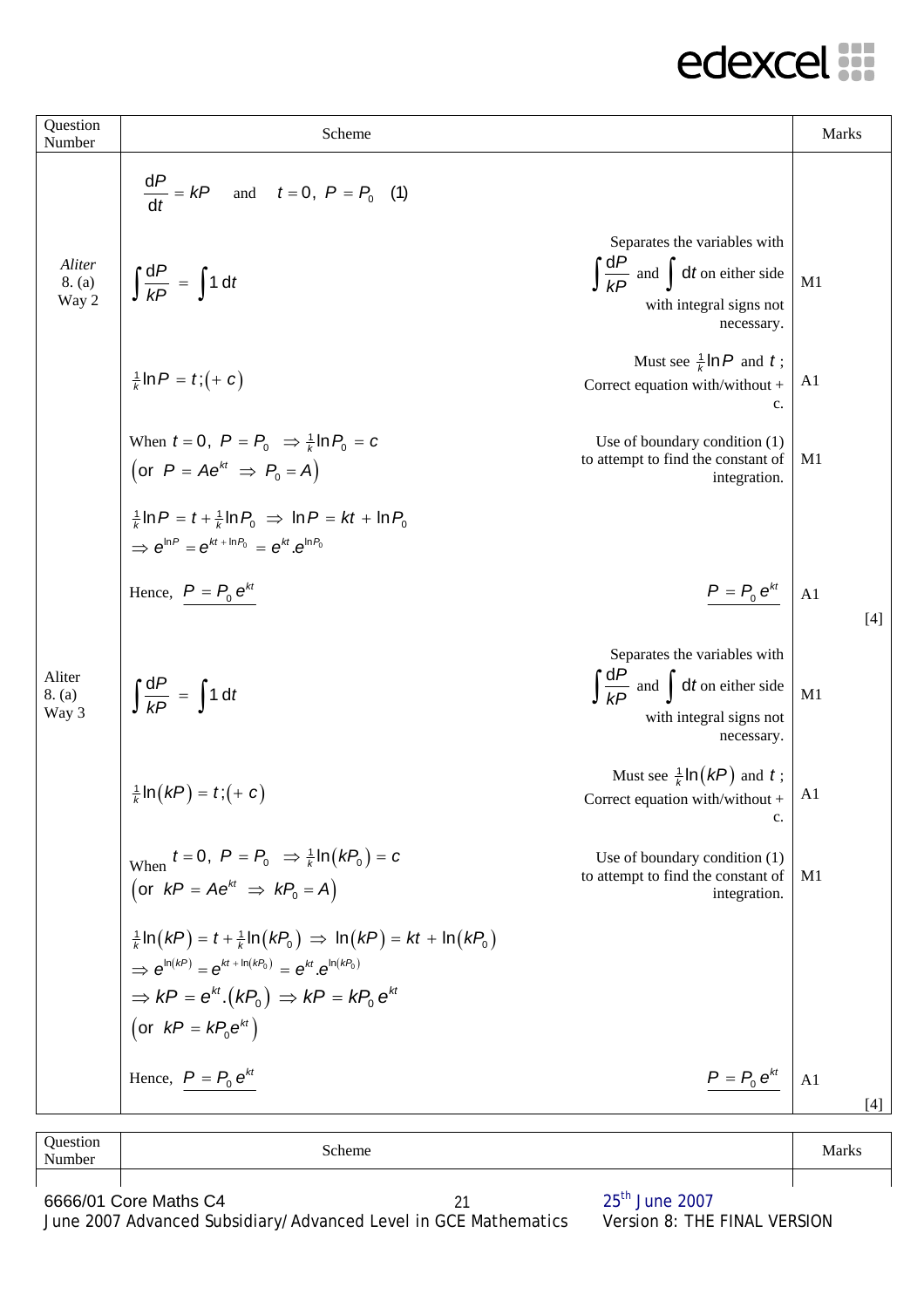| $\frac{dP}{dt} = \lambda P \cos \lambda t$ and $t = 0, P = P_0$ (1)                                                                                   |                                                                                                                                                                             |                                                                                  |
|-------------------------------------------------------------------------------------------------------------------------------------------------------|-----------------------------------------------------------------------------------------------------------------------------------------------------------------------------|----------------------------------------------------------------------------------|
| <i>Aliter</i>                                                                                                                                         | $\int \frac{dP}{\lambda P} = \int \cos \lambda t \, dt$                                                                                                                     | $\int \frac{dP}{\lambda P}$ and $\int \cos \lambda t \, dt$                      |
| $8 \cdot (c)$                                                                                                                                         | $\int \frac{dP}{\lambda P} = \int \cos \lambda t \, dt$                                                                                                                     | $\int \frac{dP}{\lambda P}$ and $\int \cos \lambda t \, dt$                      |
| $\frac{1}{2} \ln P = \frac{1}{\lambda} \sin \lambda t$ ; $(+ c)$                                                                                      | Must see $\frac{1}{\lambda} \ln P$ and $\frac{1}{\lambda} \sin \lambda t$ ;<br>Correct equation with/without +<br>c.<br>(or $P = Ae^{\sin \lambda t} \Rightarrow P_0 = A$ ) | Use of boundary condition (1)<br>to attempt to find the constant of integration. |
| $\frac{1}{\lambda} \ln P = \frac{1}{\lambda} \sin \lambda t + \frac{1}{\lambda} \ln P_0 \Rightarrow \ln P = \sin \lambda t + \ln P_0$<br>integration. |                                                                                                                                                                             |                                                                                  |
| $\Rightarrow e^{\ln P} = e^{\sin \lambda t} \cdot e^{\ln \beta}$                                                                                      | $\frac{P = P_0 e^{\sin \lambda t}}{P}$                                                                                                                                      | Al                                                                               |

$$
P = P_0 e^{kt}
$$
 written down without the first M1 mark given scores all four marks in part (a).

$$
P = P_0 e^{\sin \lambda t}
$$
 written down without the first M1 mark given scores all four marks in part (c).